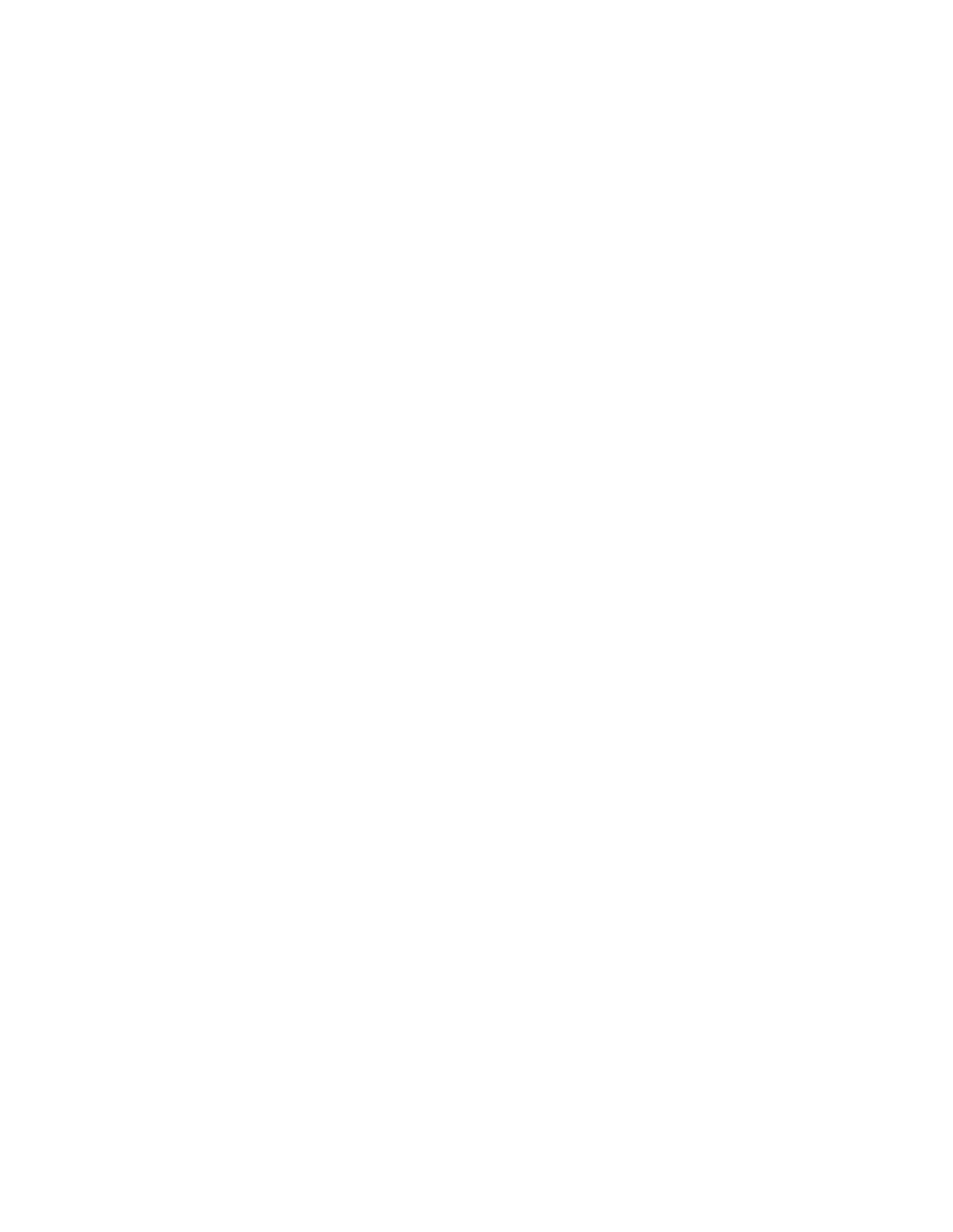

**BCAR 137**

### **Issue and Revision System**

**REVISIONS TO THIS REGULATION WILL BE INDICATED BY A VERTICAL BAR ON THE LEFT SIDE, IN FRONT OF THE LINE, SECTION OR FIGURE THAT HAS BEEN AFFECTED. AN ISSUE WILL BE THE REPLACEMENT OF THE COMPLETE DOCUMENT.**

**REVISIONS MUST BE RECORDED ON THE RECORD OF REVISIONS TABLE OF THIS DOCUMENT, INDICATING THE RESPECTIVE NUMBER, DATE IT WAS ENTERED AND SIGNED BY THE PERSON ENTERING THE REVISION.**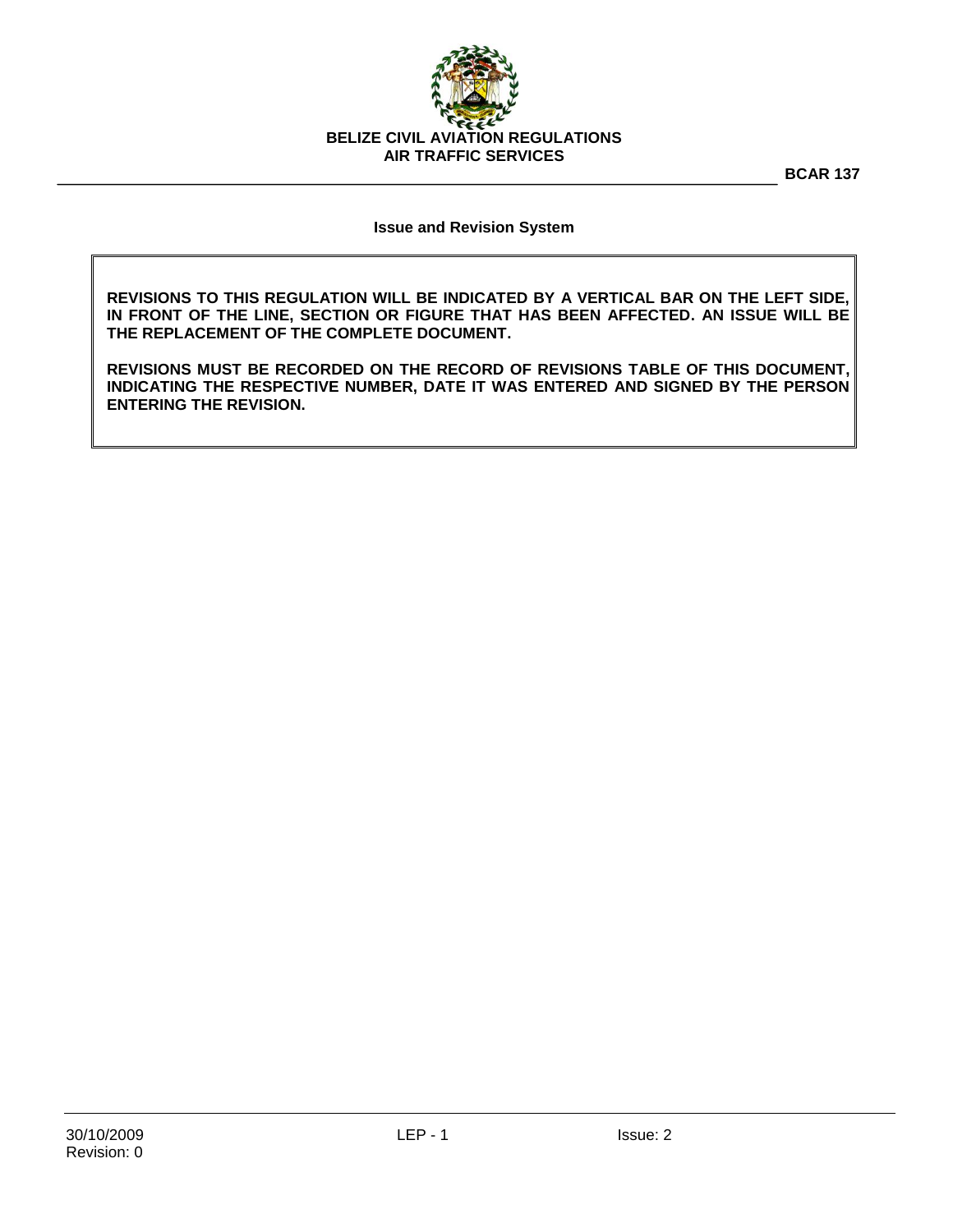

**BCAR 137**

# **Record of Revisions**

| <b>Number</b> | Date entered: | Entered by: |
|---------------|---------------|-------------|
|               |               |             |
|               |               |             |
|               |               |             |
|               |               |             |
|               |               |             |
|               |               |             |
|               |               |             |
|               |               |             |
|               |               |             |
|               |               |             |
|               |               |             |
|               |               |             |
|               |               |             |
|               |               |             |
|               |               |             |
|               |               |             |
|               |               |             |
|               |               |             |
|               |               |             |
|               |               |             |
|               |               |             |
|               |               |             |
|               |               |             |
|               |               |             |
|               |               |             |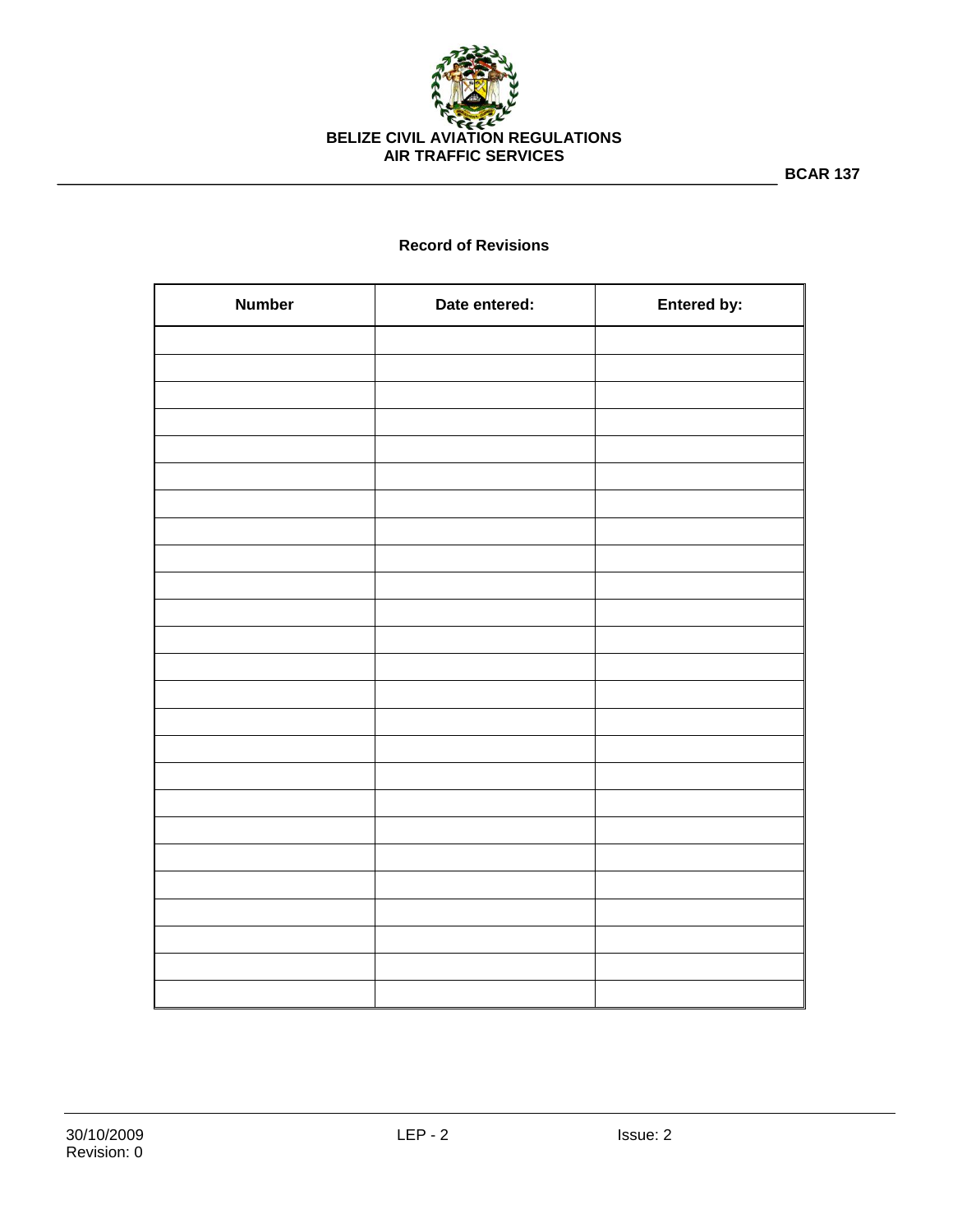

# **List of Effective Pages**

| PAGE No.            | <b>Issue No.</b> | DATE (DD/MM/YY) |
|---------------------|------------------|-----------------|
|                     |                  |                 |
| SECTION 0           |                  |                 |
| $\overline{CP}$ – 1 | $\mathbf 0$      | 30.10.09        |
| $RS - 1$            | $\mathbf 0$      | 30.10.09        |
| $RA - 1$            | $\overline{0}$   | 30.10.09        |
| $LPE - 1$           | $\overline{0}$   | 30.10.09        |
| $TC - 1$            | $\mathbf 0$      | 30.10.09        |
| $TC - 2$            | $\mathbf 0$      | 30.10.09        |
| $TC - 3$            | $\overline{0}$   | 30.10.09        |
|                     |                  |                 |
| <b>SECTION 1</b>    |                  |                 |
| $1 - 1$             | 0                | 30.10.09        |
| $1 - 2$             | $\overline{0}$   | 30.10.09        |
| $1 - 3$             | $\mathbf 0$      | 30.10.09        |
| $1 - 4$             | $\overline{0}$   | 30.10.09        |
| $1 - 5$             | $\mathbf 0$      | 30.10.09        |
| $1 - 6$             | $\overline{0}$   | 30.10.09        |
| $1 - 7$             | $\mathbf 0$      | 30.10.09        |
| $1 - 8$             | $\overline{0}$   | 30.10.09        |
| $1 - 9$             | $\mathbf 0$      | 30.10.09        |
| $1 - 10$            | $\mathbf 0$      | 30.10.09        |
| $1 - 11$            | $\mathbf 0$      | 30.10.09        |
| $1 - 12$            | $\mathbf 0$      | 30.10.09        |
| $1 - 13$            | $\mathbf 0$      | 30.10.09        |
| $1 - 14$            | $\mathbf 0$      | 30.10.09        |
| $1 - 15$            | $\mathbf 0$      | 30.10.09        |
| $1 - 16$            | $\overline{0}$   | 30.10.09        |
|                     |                  |                 |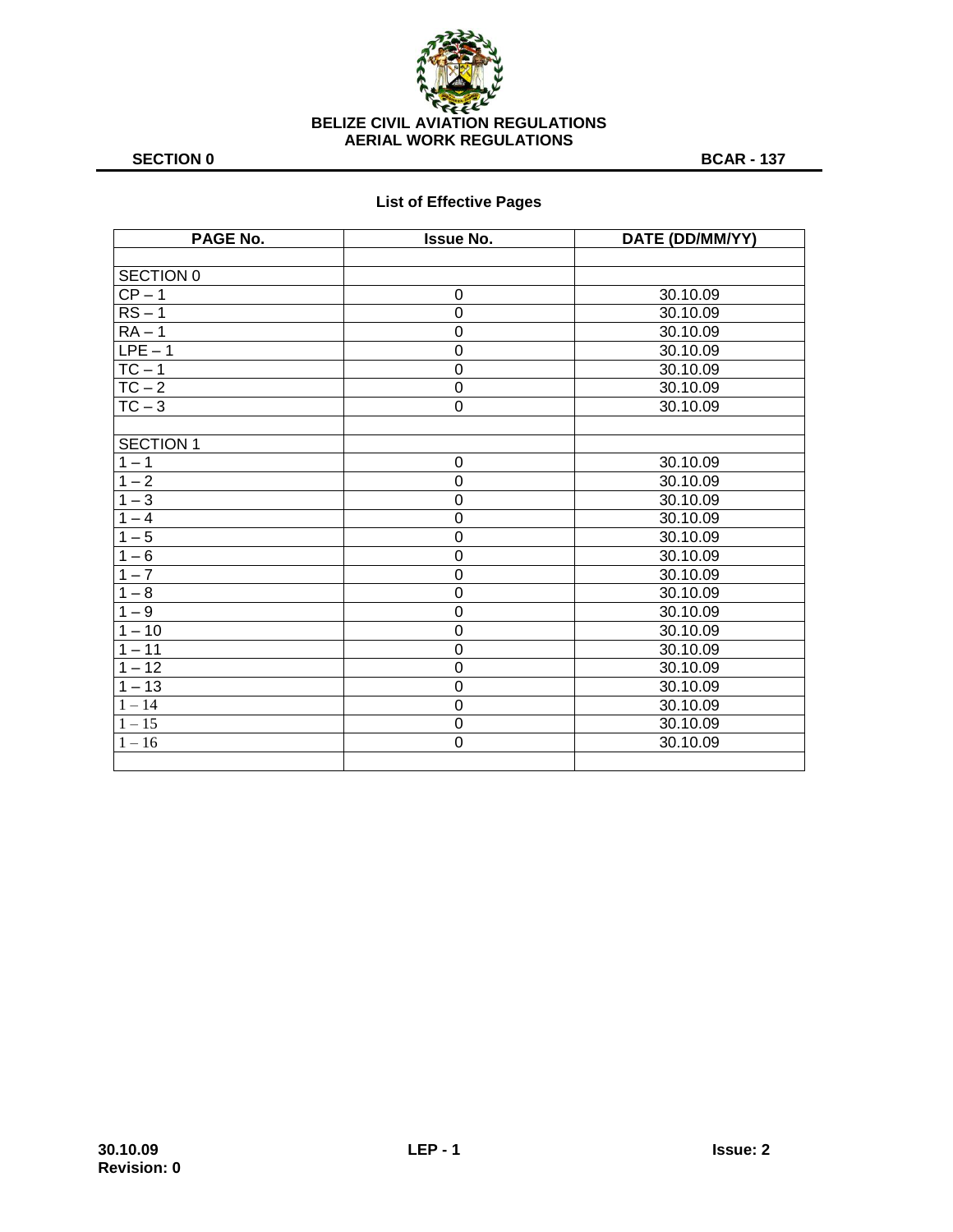

1. Applicability 2. Definitions.

# **Table of Contents**

PART I *Preliminary*

#### PART II *Agricultural Aircraft Operations*

| 3. Applicability of Part II.                                                    | 1 - 1   |
|---------------------------------------------------------------------------------|---------|
| 4. Agricultural aircraft operator certificate.                                  | $1 - 2$ |
| 5. Certificate requirements.                                                    | $1 - 2$ |
| 6. Application for certificate.                                                 | $1 - 2$ |
| 7. Certification requirements.                                                  | $1 - 3$ |
| 8. Duration of a certificate.                                                   | $1 - 3$ |
| 9. Amendment of a certificate.                                                  | $1 - 3$ |
| 10. Certificate to be carried.                                                  | $1 - 3$ |
| 11. General operating rules.                                                    | $1 - 3$ |
| 12. Dispensing of material or substance from aircraft.                          | $1 - 3$ |
| 13. Dispensing of economic poison.                                              | $1 - 4$ |
| 14. Qualification of personnel.                                                 | $1 - 4$ |
| 15. Controlled airspace designated for an airport or under visual flight rules. | $1 - 4$ |
| 16. General requirements for operations over congested areas.                   | $1 - 4$ |
| 17. Pilot and aircraft operations over congested areas.                         | $1 - 5$ |
| 18. Jettisoning of agricultural material.                                       | $1 - 5$ |
| 19. Records and reports.                                                        | $1 - 5$ |
|                                                                                 |         |

20. New address of agricultural aircraft operator. 1 - 6

# PART III

### *Helicopter External-Load*

| 21. Applicability of Part III.                                                    | $1 - 6$ |
|-----------------------------------------------------------------------------------|---------|
| 22. Rotorcraft external-load operator certificate.                                | 1 - 6   |
| 23. Application for renewal of a rotorcraft external-load operator's certificate. | $1 - 6$ |
| 24. Personnel requirements for a certificate.                                     | $1 - 6$ |
| 25. Issue of a certificate.                                                       | $1 - 7$ |
| 26. Exclusive use of a rotorcraft.                                                | $1 - 7$ |
| 27. Duration of a certificate.                                                    | $1 - 7$ |
| 28. Amendment of a certificate.                                                   | $1 - 7$ |
| 29. Certificate to be kept or returned.                                           | $1 - 7$ |
| 30. Rotorcraft operating rules.                                                   | $1 - 7$ |
| 31. Restrictions on the carriage of persons.                                      | $1 - 8$ |
| 32. Crew member training, currency, and testing requirements.                     | $1 - 8$ |
| 33. Flight characteristics requirements.                                          | $1 - 9$ |
| 34. Structures and design of external-load attaching means.                       | $1 - 9$ |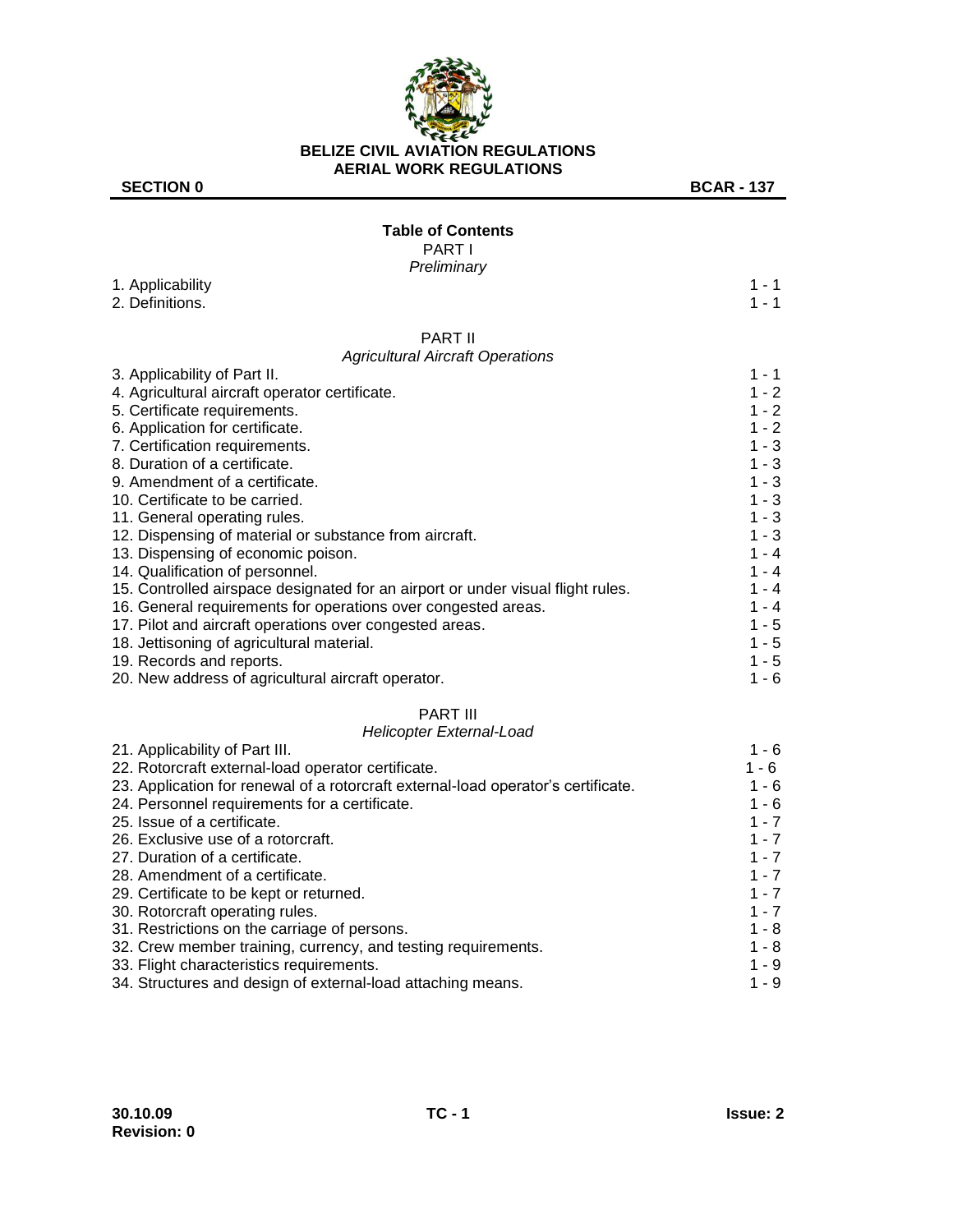

| 35. Operating limitations.                                                | $1 - 10$ |
|---------------------------------------------------------------------------|----------|
| 36. Rotorcraft load combination flight manual.                            | $1 - 10$ |
| 37. Requirements for markings and placards.                               | $1 - 10$ |
| 38. Airworthiness certificate.                                            | $1 - 10$ |
| <b>PART IV</b>                                                            |          |
| <b>Glider Towing</b>                                                      |          |
| 39. Applicability of Part IV.                                             | $1 - 11$ |
| 40. Private pilot licence with a category rating for towing aircraft.     | $1 - 11$ |
| 41. Requirements for aircraft involved in towing.                         | $1 - 11$ |
| 42. Experience and training required for tow pilot.                       | $1 - 11$ |
| PART V                                                                    |          |
| <b>Banner Towing</b>                                                      |          |
| 43. Applicability of Part V.                                              | $1 - 11$ |
| 44. Banner towing certificate or authorisation.                           | $1 - 11$ |
| 45. Banner towing requirements for aircraft.                              | $1 - 11$ |
| 46. Banner tow operations experience and training requirements.           | $1 - 12$ |
| 47. Operating rules for banner tow operations.                            | $1 - 12$ |
| <b>PART VI</b>                                                            |          |
| <b>Television and Movie Operations</b>                                    |          |
| 48. Applicability of Part VI.                                             | $1 - 13$ |
| 49. Aerial television and movie certificate or authorisation.             | $1 - 13$ |
| 50. Aircraft requirements for a certificate.                              | $1 - 13$ |
| 51. Television and movie operations on aircraft.                          | $1 - 13$ |
| 52. Waiver requirements.                                                  | $1 - 13$ |
| 53. Contents of a motion picture and television flight operations manual. | $1 - 14$ |
| <b>PART VII</b>                                                           |          |
| Sightseeing flights                                                       |          |
| 54. Applicability of Part VII.                                            | $1 - 14$ |
| 55. Sightseeing flight certificate or authorisation.                      | $1 - 15$ |
| 56. Experience and training requirements of air operator certification.   | $1 - 15$ |
| 57. Operating rules for sightseeing flight certificate or authorisation.  | $1 - 15$ |
| <b>PART VIII</b>                                                          |          |
| <b>Fish Spotting</b>                                                      |          |
| 58. Applicability of Part VIII.                                           | $1 - 15$ |
| 59. Fish spotting certificate or authorisation.                           | $1 - 15$ |
| 60. Operating rules for fish spotting certificate or authorisation.       | $1 - 15$ |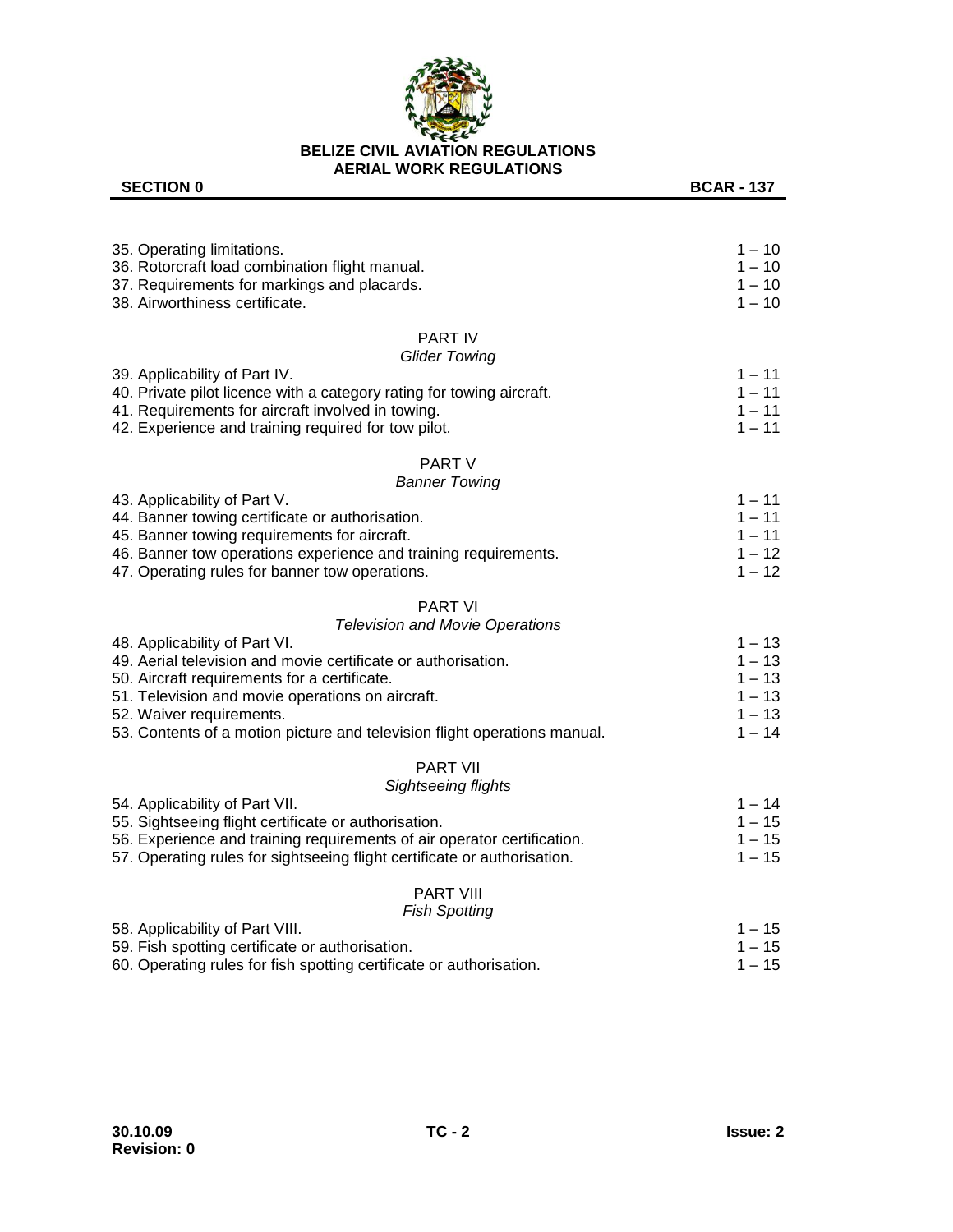

#### PART IX *Traffic Reporting*

| 61. Applicability of Part IX.                                 | $1 - 15$ |
|---------------------------------------------------------------|----------|
| 62. Vehicular traffic reporting certificate or authorisation. | $1 - 15$ |
| 63. Director may make Standards or amend Standards.           | 1 – 16   |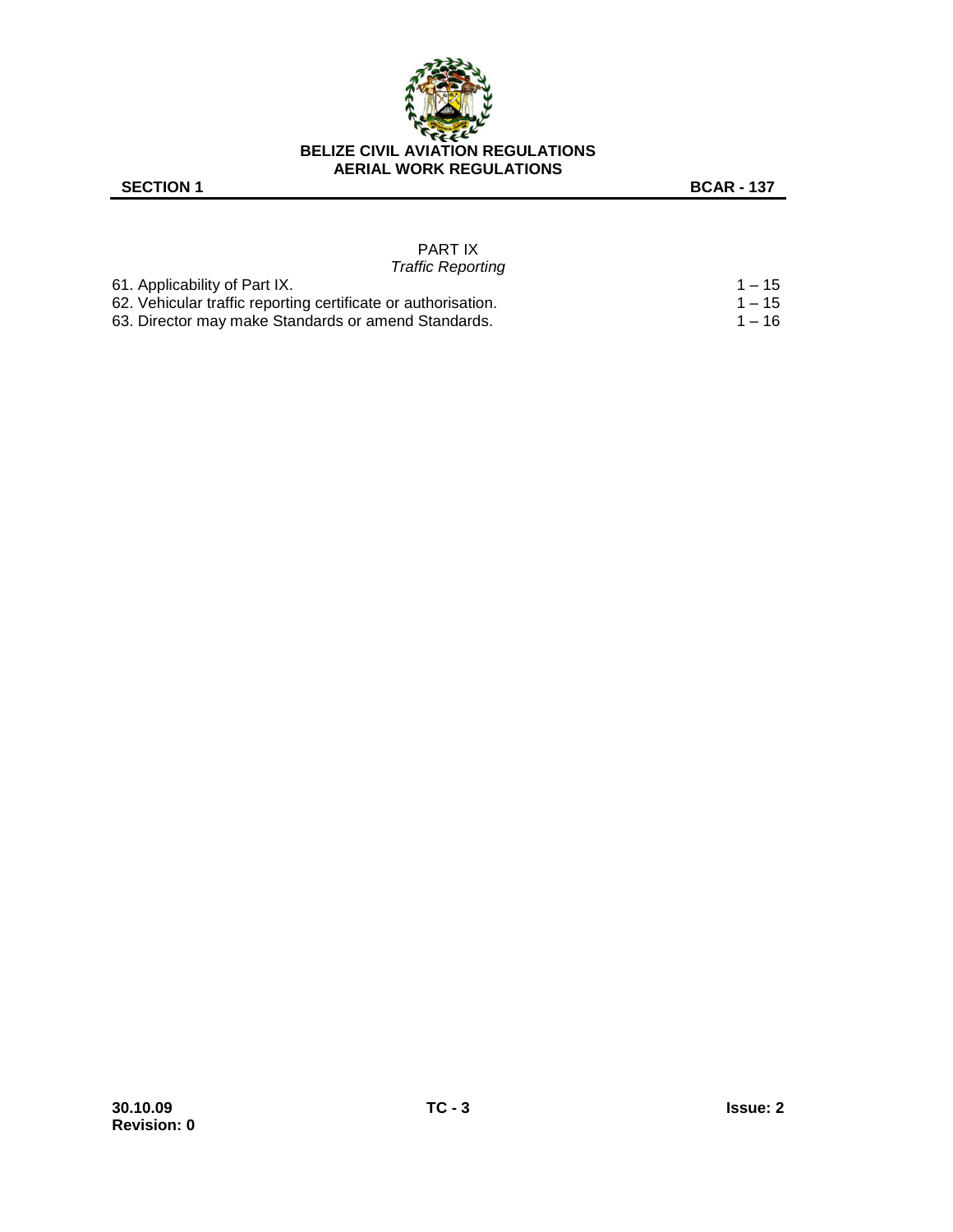

# **PART I**

# *Preliminary*

### *1. Applicability*

Any aircraft used for specialized services such as agriculture, photography, surveying, observation and patrol, search and rescue and aerial advertisement

# **2** *Definitions*

(a) In these BCARs,

"aerial work" means operations in an aircraft used for specialized services such as agriculture, section photography, surveying, observation and patrol, search and rescue, aerial advertisement;

"aerobatic flight" means an intentional maneuver of an aircraft involving an abrupt change in the attitude of an aircraft, an abnormal attitude, or abnormal acceleration of an aircraft, not necessary for normal flight;

"agricultural aircraft operation" means aerial work in an aircraft for the purpose of:

*(1)* dispensing any economic poison;

*(2)* dispensing any other substance intended for plant nourishment, soil treatment, propagation of plant life or pest control; or (3) engaging in dispensing activities directly affecting agriculture, horticulture, or forest preservation, but not including the dispensing of live insects;

"air operator" means a person who undertakes to engage in domestic commercial air transport or international commercial air transport, whether directly or indirectly or by a lease or any other arrangement;

―banner‖ means an advertising medium supported by a temporary framework attached externally to the aircraft and towed behind the aircraft;

**30.10.09 1-1 Issue: 2** "economic poison" means a substance or mixture of substances intended for (1) preventing, destroying, repelling, or mitigating any insects, rodents, nematodes,

fungi, weeds and other forms of plant or animal life or viruses, which the appropriate agency may declare to be a pest; and (2) use as a plant regulator, defoliant or desiccant;

"movie" means any film, video and live broadcast in any format and the preparation and rehearsal for these operations;

"public aircraft" means an aircraft used only for the Belize Government or owned and operated by a Government of a foreign State, but not conducting commercial operations; and

―rotorcraft load combinations‖ means configurations for external-loads carried by rotorcraft in the classes set out as follows

―Class A rotorcraft load combination‖ means one in which the external load cannot move freely, cannot be jettisoned, and does not extend below the landing gear.

―Class B rotorcraft load combination‖ means one in which the external load is jettisonable and is lifted free of land or water during the rotorcraft operation.

―Class C rotorcraft load combination‖ means one in which the external load is jettisonable and remains in contact with land or water during the rotorcraft operation.

―Class D rotorcraft load combination‖ means one in which the external-load is other than a Class A, B, or C and has been specifically approved by the Director for that operation.

### **PART II** *Agricultural Aircraft Operations*

# **3.** *Applicability to Agricultural Aircraft Operations*

(a) This Part prescribes

(1) the manner in which agricultural aircraft operations may be conducted within Belize; and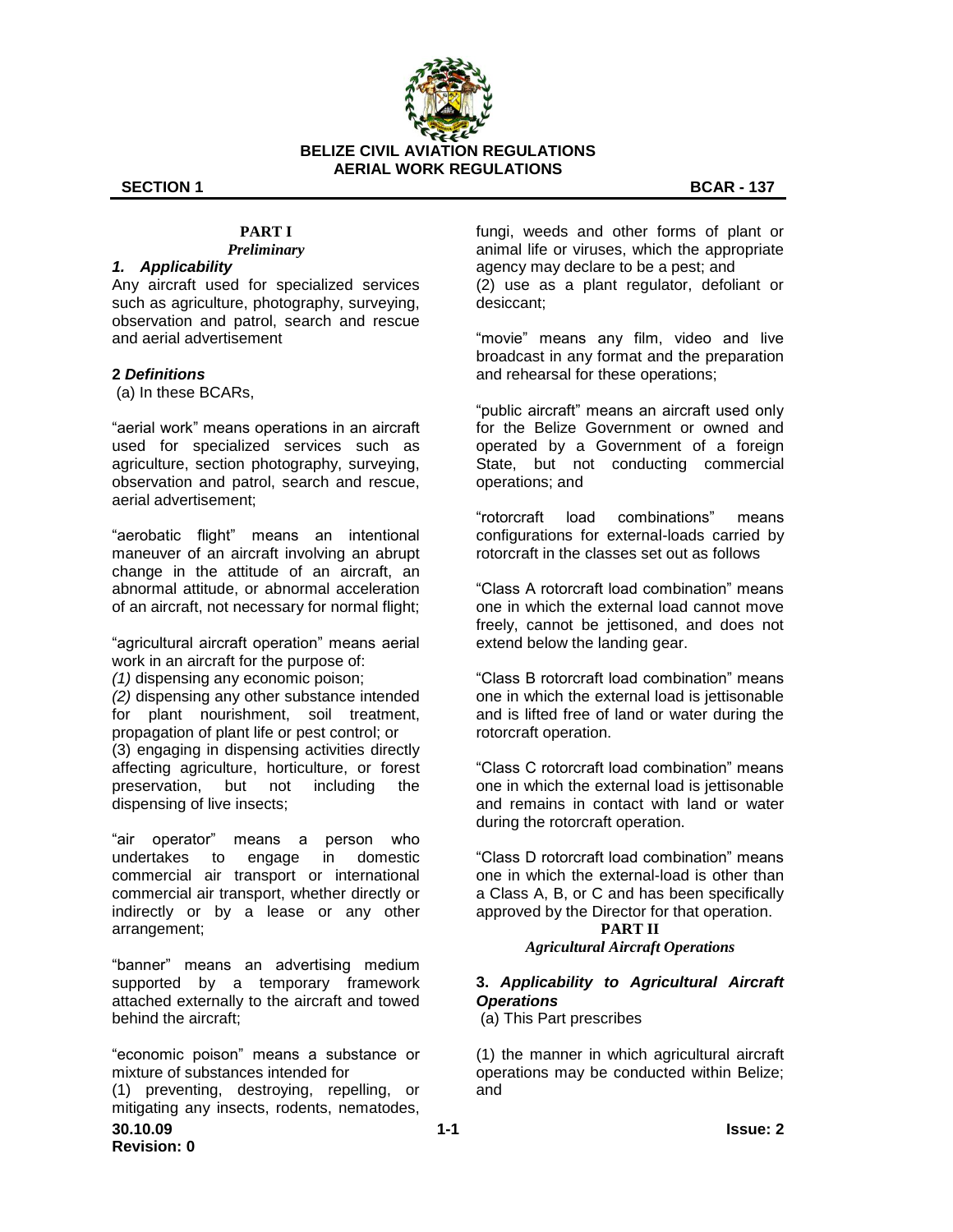

(2) the issue of an agricultural aircraft operator certificate for those operations.

(b) These BCARs apply to commercial aircraft operation used for specialized services.

(c) A person conducting agricultural aircraft operations under this BCAR, may, in a public emergency, where necessary, deviate from the operating rules under this BCAR for relief and welfare activities that are approved by the Director.

(d) A person who, deviates from the operating rules under this BCAR shall, within 10 days after such deviation, submit to the Director a complete report of the aircraft operation involved, including a description and the reasons for the deviation.

### **4.** *Agricultural Aircraft Operator Certificate.*

(a) For the purpose of this BCAR ―certificate‖ means an agricultural aircraft operator certificate.

(b) Except as provided in paragraph (d) a person shall not conduct agricultural aircraft operations without a certificate issued by the Director.

(c) An operator may, where he complies with regulations 3 and 5 through 21, conduct agricultural aircraft operations with a rotorcraft with external dispensing equipment without a rotorcraft external-load operator's certificate required by regulation 23.

(d) A person holding a rotorcraft externalload operator's certificate under these BCARs may conduct an agricultural aircraft operation involving the dispensing of water on forest fires by rotorcraft external-load means.

### **5.** *Certificate Requirements.*

(a) An applicant for a certificate shall hold either a current

(1) private pilot license;

(2) commercial pilot license; or

(3) airline transport pilot license, issued by the Director, and be properly rated for the aircraft to be used in the operation.

(b) An applicant referred to in paragraph (a), shall satisfactorily demonstrate to the **Director** 

(1) that he meets the following knowledge requirements:

(i) the steps to be taken before starting operations, including a survey of the area to be worked;

(ii) the safe handling of economic poisons and the proper disposal of used containers for those poisons;

(iii) the general effects of economic poisons and agricultural chemicals on plants, animals, and persons, and the precautions to be observed in using economic poisons and chemicals;

(iv) the primary symptoms of poisoning persons from economic poison, the appropriate emergency measures to be taken, and the location of poison control centers;

(v) the performance capabilities and operating limitations of the aircraft to be used;

(vi) safe flight and application procedures; and

(2) through a skill test, that he can<br>successfully perform the following successfully perform the following maneuvers demonstrated at the aircraft's maximum certified take-off weight, or the maximum weight established for the special purpose load, whichever is greater:

(i) short-field and soft-field take-offs in respect of aeroplanes and gyroplanes;

(ii) approaches to the working area;

(iii) flare-outs;

(iv) swath runs;

(v) pull-ups and turnarounds; and (vi) rapid deceleration in helicopters only.

### **6.** *Application for Certificate.*

A person wishing to apply for a certificate under this BCAR shall

**30.10.09 1-2 Issue: 2 Revision: 0**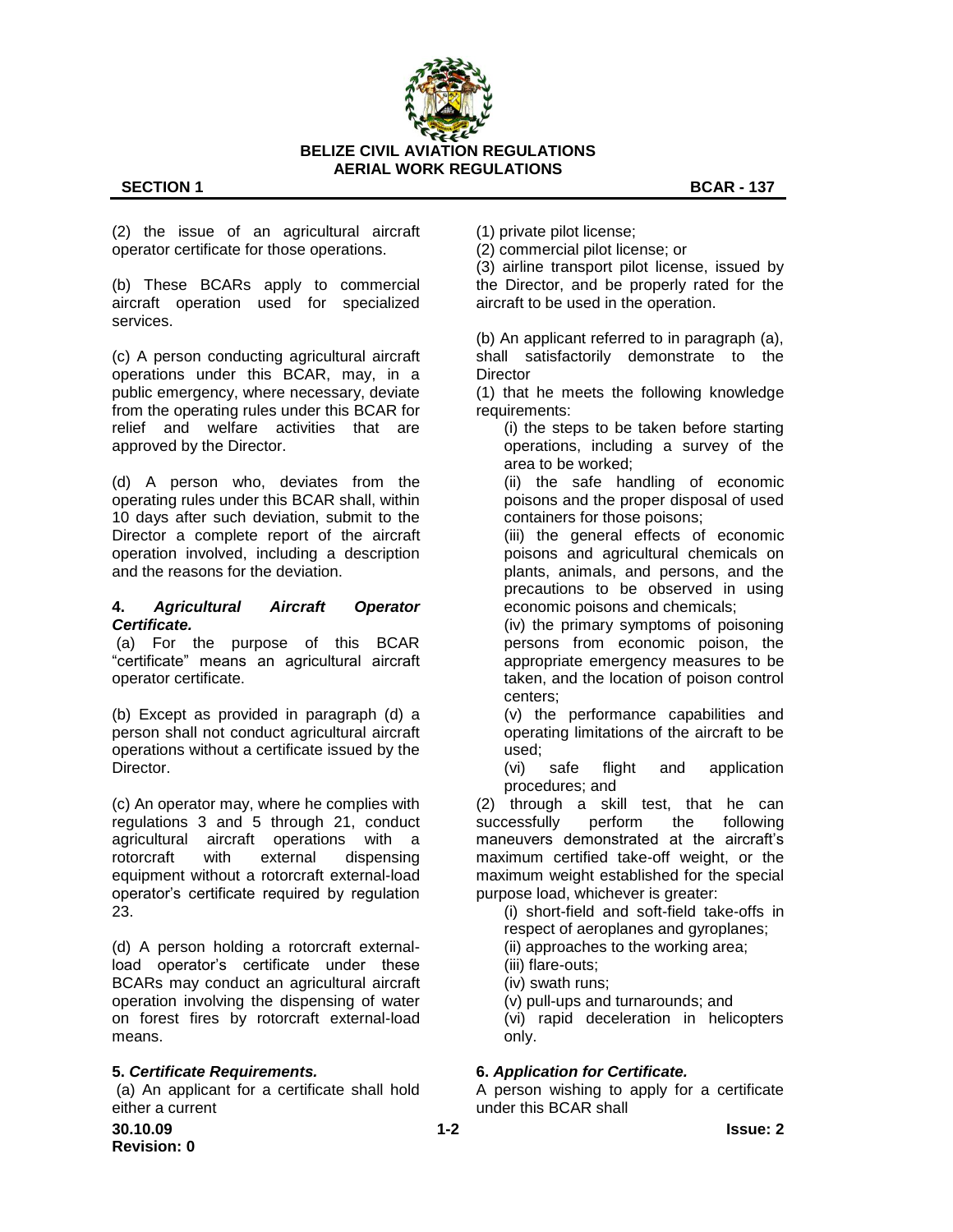

(a) apply to the Director in the prescribed form; and

(b) pay the prescribed fees.

#### **7.** *Certification Requirements.*

(a) Except as provided in paragraph (b), where the Director is satisfied that an applicant for a certificate meets the requirements of this BCAR he may issue the applicant with a certificate.

(b) An applicant who applies for a certificate that contains a prohibition against the dispensing of economic poisons shall be exempted from the requirement of demonstrating knowledge that is specific to economic poisons.

(c) An agricultural aircraft operator before conducting operations under these BCARs shall ensure that his aircraft is

(1) issued with an airworthiness certificate under BCAR 21; and

(2) equipped for agricultural operation.

#### **8.** *Duration of a Certificate.*

A certificate issued by the Director shall be valid for a period of 12 months from the date of issue unless otherwise surrendered, suspended, or revoked.

#### **9.** *Amendment of a Certificate*.

(a) A certificate may be amended

(1) by the Director on his own initiative, pursuant to applicable regulations; or (2) upon the application by a person who holds a certificate.

(b) An application to amend a certificate referred to in paragraph (a)(2) shall be (1) made in the form and manner prescribed by the Director; and

(2) filed at least 15 days before the date the amendment is due to become effective, unless the Director specifies otherwise.

**30.10.09 1-3 Issue: 2 Revision: 0** (c) The Director may grant a request to amend a certificate, where he is satisfied

that safety in air commerce and the public interest is secured.

(d) Where an application to amend a certificate is refused, the applicant may within 30 days thereafter petition the Director to reconsider his decision.

#### **10.** *Certificate to be Carried.*

(a) A person holding a certificate shall keep such certificate at the base from which he conducts operation, and shall make it available for inspection on the request of the Director.

(b) A person shall not conduct an agricultural aircraft operation in an aircraft unless he has a copy of the certificate on board such aircraft.

(c) An aircraft registration and certificate of airworthiness issued by the Director, may not be carried on board an aircraft that is involved in agricultural aircraft operations where such registration and certificate of airworthiness are available for inspection at the base from which operations are conducted.

#### *11. General operating rules.*

(a) Except as provided in paragraph (b), regulations 12 to 30 prescribe the rules that apply to persons and aircraft used in agricultural aircraft operations conducted under this BCAR.

(b) Operating rules referred to in regulations 9 to 18 apply to a person holding a rotorcraft external-load certificate and conducting agricultural aircraft operations involving only the dispensing of water on forest fires by rotorcraft external-load means.

### *12. Dispensing of material or substance from aircraft.*

No person shall dispense, or cause to be dispensed, any material or substance from an aircraft in any manner that would create a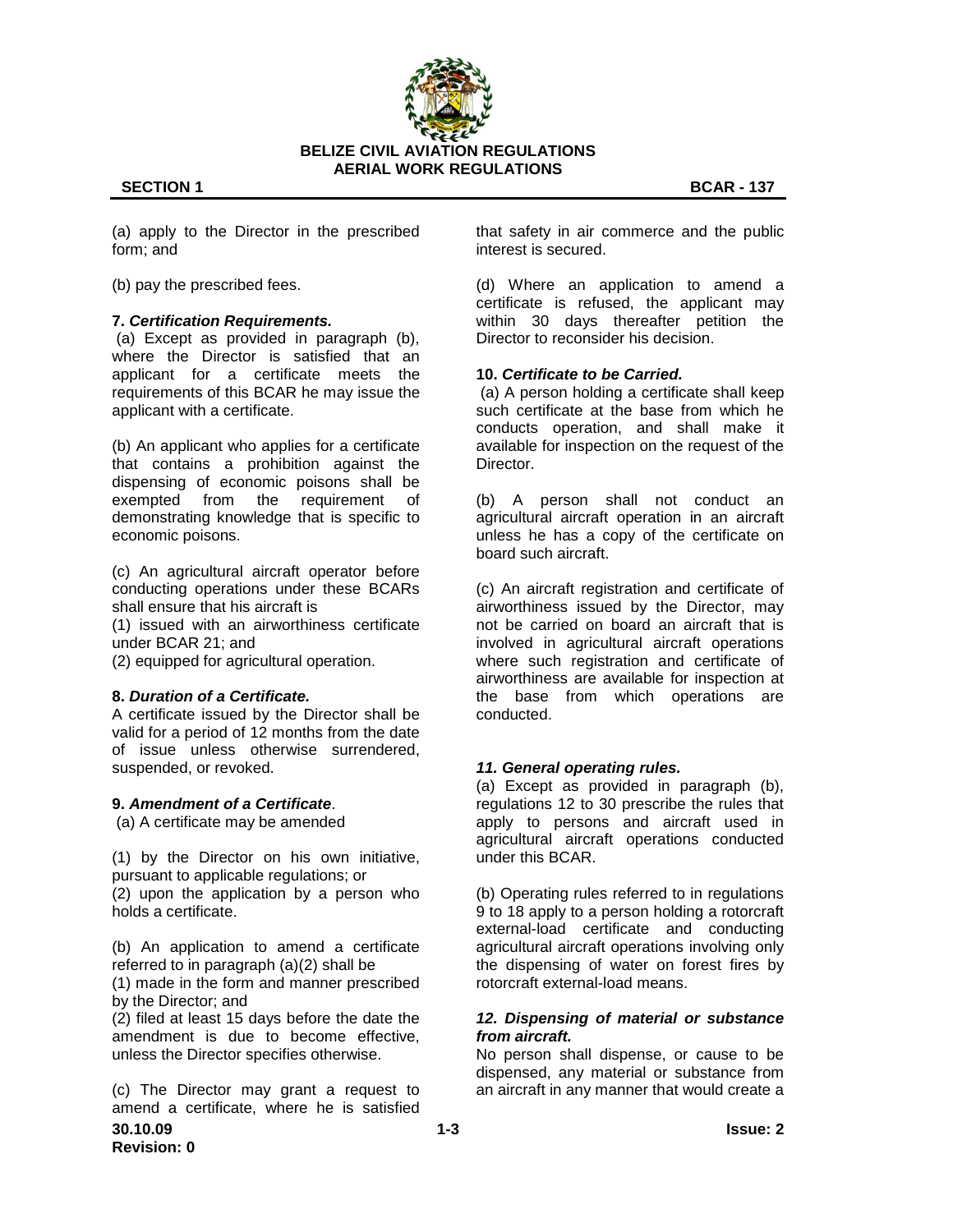

hazard to persons, animals or property on the ground.

#### *13. Dispensing of economic poison.*

(a) No person shall dispense, or cause to be dispensed, any economic poison unless such economic poison is registered with the Pesticide Control Board.

(b) No person shall dispense, or cause to be dispensed, any economic poison that is registered with the Pesticide Control Board (1) for a use other than that for which it is

registered; (2) contrary to any safety instructions or use

limitations on its label; or

(3) in violation of any written law.

(c) Notwithstanding paragraph (a) a person may dispense economic poisons registered or unregistered for experimental purposes under

(1) the supervision of an agency in Belize, authorised by law to conduct research in the field of economic poisons; or

(2) a permit issued by the Director under advice of the Pesticide Control Board.

#### *14. Qualification of personnel.*

(a) No person shall conduct agricultural aircraft operations on an aircraft unless he informs all persons employed by him to conduct such agricultural aircraft operations of their respective duties and responsibilities.

(b) No person shall supervise an agricultural aircraft operation unless he meets the knowledge and skill requirements under this BCAR.

(c) No person shall act as pilot in command of an aircraft involved in agricultural aircraft operations under this BCAR unless he

(1) holds a current certificate and rating prescribed under this BCAR as appropriate to the type of operation conducted; or

(2) demonstrates to the satisfaction of the person holding a certificate and conducting agricultural aircraft operations, or to a supervisor designated by such person, that

**30.10.09 1-4 Issue: 2 Revision: 0**

he possesses the knowledge and skill requirements under regulation 5(b).

#### *15. Controlled airspace designated for an airport or under visual flight rules.*

(a) No person shall conduct agricultural operations on an aircraft

(1) within the lateral boundaries of the surface area of Class D airspace designated for an airport except for flights to and from a dispensing area; and

(2) in weather conditions below visual flight rules minima within the lateral boundaries of a Class E airspace area that extends upward from the surface, without authorisation from the air traffic control facility having jurisdiction over that area.

#### *16. General requirements for operations over congested areas.*

(a) A person may conduct agricultural aircraft operations or cause such operations to be conducted over a congested area at required altitudes if such agricultural aircraft operations are conducted

(1) without jeopardizing the safety of persons and property on the ground;

(2) after a plan for an agricultural aircraft operation is submitted and approved by the Director; and

(3) in the manner prescribed by the Director.

(b) A plan for an agricultural aircraft operation referred to in paragraph (1)(b) shall include

(1) obstructions to flight;

(2) emergency landing capabilities of the aircraft to be used; and

(3) any necessary co-ordination with air traffic control facilities.

(c) The rules governing agricultural aircraft operations over congested areas in singleengine and multi-engine aircraft are set out in the following standards.

(1) A certificate holder shall ensure that all single engine aircraft while in a congested area operate—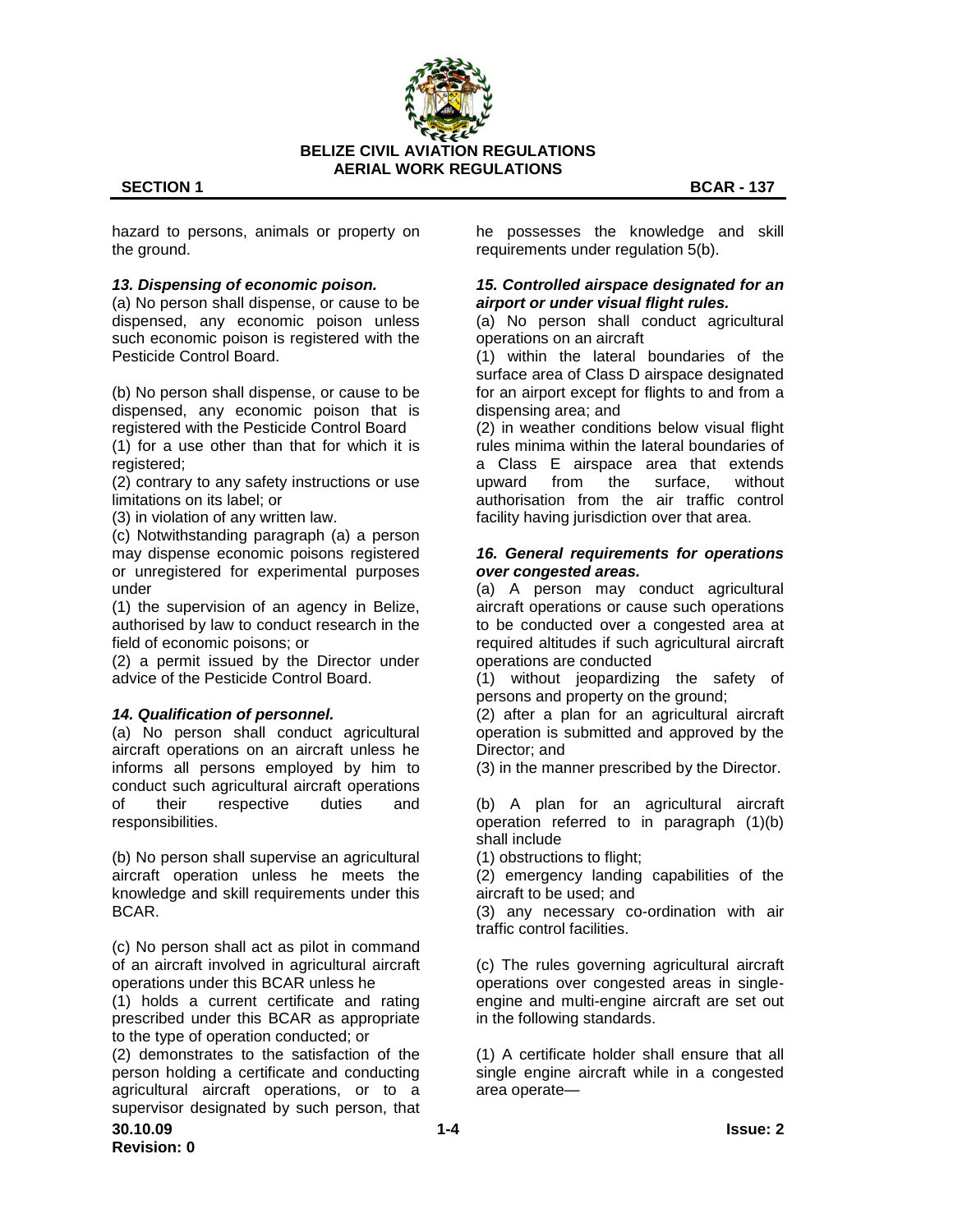

(i) except for helicopters, during take offs and turnarounds, with no load;

(ii) not below the altitudes prescribed in BCAR 02 except during the actual dispensing operation, including the approaches and departures necessary for that operation;

(iii) during the actual dispensing operation, including the approaches and departures for that operation, not below the altitudes prescribed in BCAR 02 unless it is in an area and at such an altitude that the aircraft can make an emergency landing without endangering persons or property on the surface.

(2) A certificate holder shall ensure that all multi-engine aircraft while in a congested area operate—

(i) during take-off, under conditions that will allow the aeroplane to be brought to a safe stop within the effective length of the runway from any point on take-off up to the time of attaining, with all engines operating at normal take-off power, 105 per cent of the minimum control speed with the critical engine inoperative in the take-off configuration or 115 per cent of the poweroff stall speed in the take-off configuration, whichever is greater;

*Note: Assume still-air conditions, and no correction for any uphill gradient of one percent or less when the percentage is measured as the difference between elevation at the end points of the runway divided by the total length. For uphill gradients greater than one per cent, the effective take-off length of the runway is reduced 20 per cent for each one per cent grade.*

(ii) at a weight no greater than the weight that, with the critical engine inoperative, would permit a rate of climb of at least 50 feet per minute at an altitude of at least 1,000 feet above the elevation of the highest ground or obstruction within the area to be worked or at an altitude of 5,000 feet, whichever is higher. Assume that the

propeller of the inoperative engine is in the minimum drag position; that the wing flaps and landing gear are in the most favourable positions; and that the remaining engine or engines are operating at the maximum continuous power available; and (iii) below the altitudes prescribed in BCAR 02 except during the actual dispensing operation, including the approaches, departures, and turnarounds necessary for

### *17. Pilot and aircraft operations over congested areas.*

that operation.

A pilot shall not conduct agricultural aircraft operations over congested areas unless he has at least

(a) 25 hours of pilot in command flight time in the make and basic model of aircraft, including at least 10 hours within the preceding 12 months; and

(b) 100 hours of flight experience as a pilot in command dispensing agricultural materials or chemicals.

#### *18. Jettisoning of agricultural material.*

(a) All aircraft except for helicopters, shall be capable of jettisoning at least one-half of the maximum authorised load of agricultural material of the aircraft within 45 seconds.

(b) Where an aircraft is equipped to release the tank or hopper as a unit, there shall be a means to prevent inadvertent release by the pilot or other crew member.

#### *19. Records and reports.*

(a) A person holding a certificate shall maintain and keep current, at the home base where his operations are conducted, the following records:

(1) the name and address of each person for whom agricultural aircraft services are provided;

(2) the date the services were provided;

(3) the name and quantity of the material dispensed for each operation conducted; and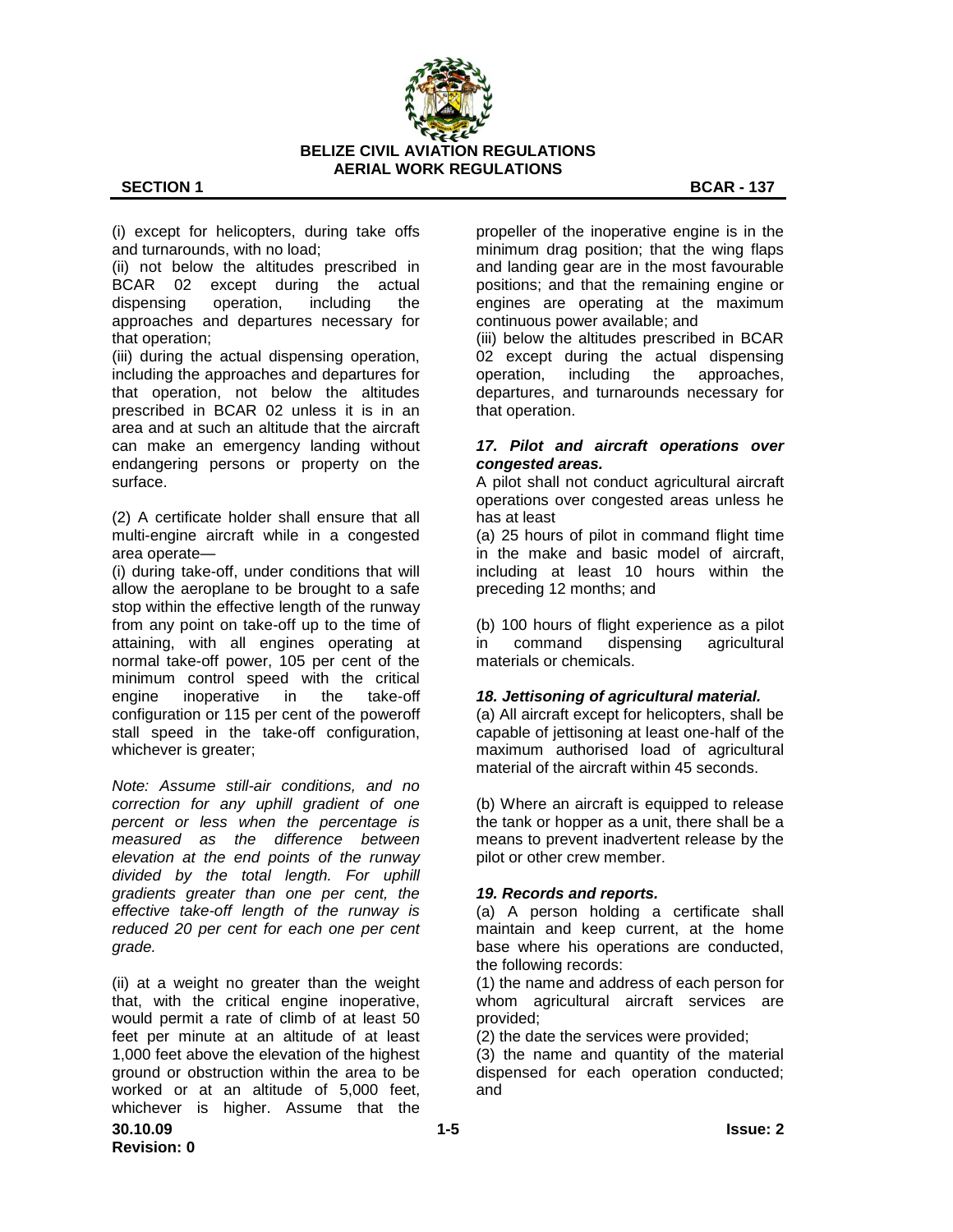

(4) the name, address, and certificate number of each pilot employed in the agricultural aircraft operations, and the date that pilot met the knowledge and skill requirements under this BCAR.

(b) The records requirement under this BCAR shall be kept for at least 12 months.

#### *20. New address of agricultural aircraft operator.*

A person holding a certificate shall notify the Director in writing in advance of any change in the address of the home base where he conducts operations.

#### **PART III**

#### *Helicopter External-Load*

#### **21.** *Helicopter External-Load*

(a) This Part prescribes

*(1)* the certification and airworthiness requirements for rotorcraft used in external load operations; and

*(2)* the operating and certification requirements governing the conduct of rotorcraft external load operations in Belize.

(b) The certification requirements under this BCAR shall not apply to

*(1)* rotorcraft manufacturers when developing external load attaching means;

*(2)* operations conducted by a person demonstrating compliance for the issuance of an authorization under this BCAR;

*(3)* training flights conducted in preparation for the demonstration of compliance with this BCAR; or

*(4)* the conduct of operations by the Government of Belize utilizing a public aircraft.

(c) A person other than a crew member or a person who is essentially and directly connected with external load operation shall be carried only in approved Class D rotorcraft load combinations.

### **22.** *Rotorcraft external load operator certificate.*

(a) For the purpose of this BCAR ―certificate‖ means a rotor external load operator certificate.

(b) Subject to the following note, a person shall not conduct rotorcraft external-load operations without an authorization or in violation of the terms of such certificate issued by the Director.

 Note A person holding a rotorcraft external-load operator's certificate under this BCAR may conduct an agricultural aircraft operation involving the dispensing of water on forest fires by rotorcraft externalload means.

#### **23.** *Application for renewal of a rotorcraft external-load operator's authorization.*

A person wishing to apply for a certificate or a renewal of a certificate under this BCAR shall apply to the Director using BDCA Form 1010.

#### **24.** *Personnel requirements for an authorization.*

(a) An applicant referred to in item 23 for a certificate shall hold, or have available the services of at least one person who holds a current

*(1)* commercial pilot license; or

*(2)* airline transport pilot license, with a rating appropriate for the rotorcraft to be used.

(b) An applicant referred to in item 24 shall designate one person or any other suitably qualified person for rotorcraft external load operations.

(c) An applicant may designate suitably qualified pilots as assistant chief pilots to perform the functions of the chief pilot where the chief pilot is not readily available.

(d) A person selected as chief pilot and assistant chief pilot shall be acceptable to the Director and shall hold a current *(1)* commercial pilot license; or

**30.10.09 1-6 Issue: 2 Revision: 0**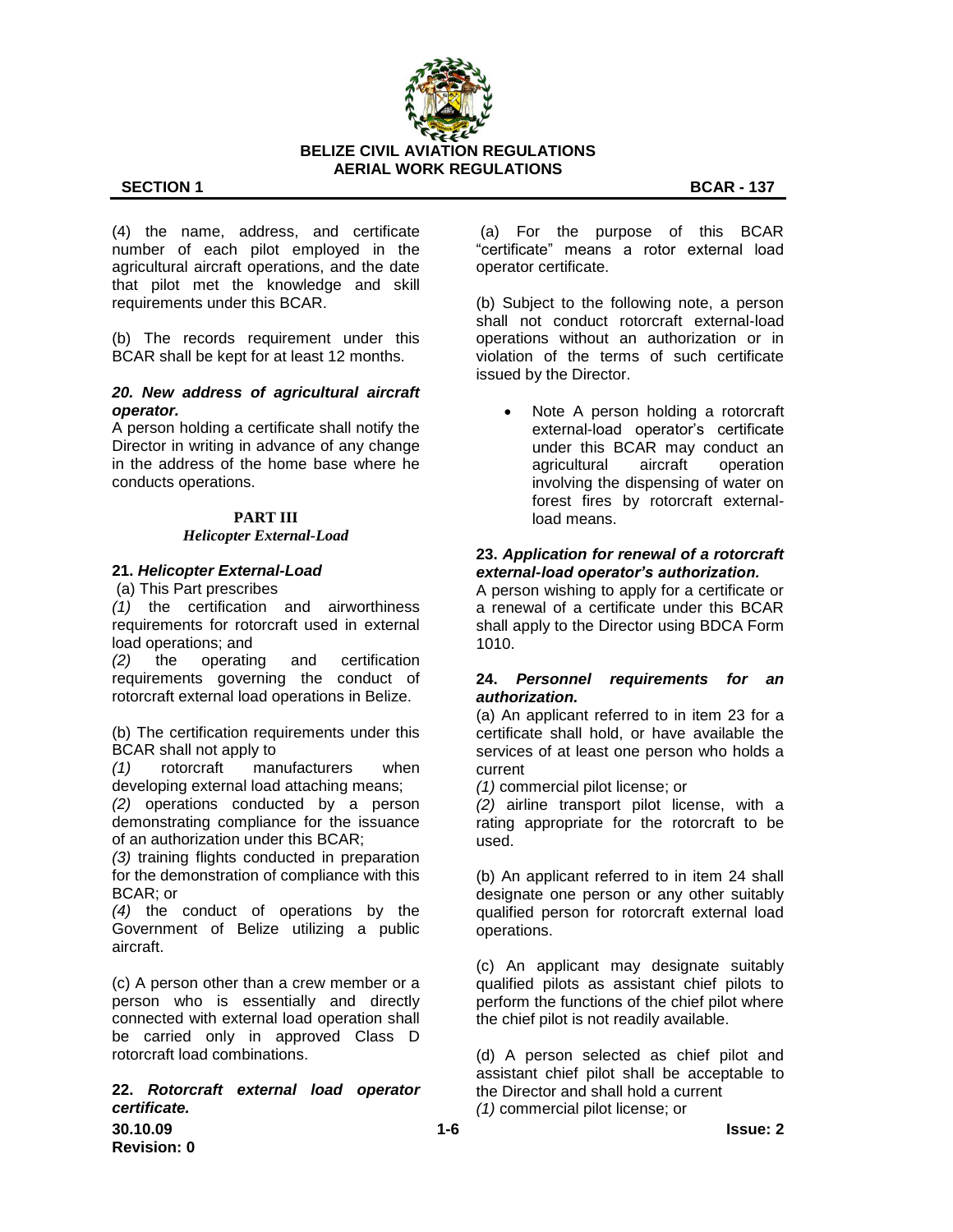

*(2)* airline transport pilot certificate, with a rating appropriate for the rotorcraft to be used.

(e) A person holding an authorization shall report any change in designation of the chief pilot or assistant chief pilot immediately to the Director.

(f) An operator shall not continue to conduct operations under the rotorcraft external load operator certificate unless the chief pilot demonstrates compliance with the knowledge and skill requirements within 30 days of his designation, or where otherwise authorized by the Director.

#### **25.** *Issue of an authorization.*

Where the Director is satisfied that an applicant under item 24 meets the requirements under this BCAR, he may issue a certificate to operate specified rotorcraft with the classes of rotorcraft load combinations for which the applicant or certificate holder qualifies under the applicable provisions of this BCAR.

#### **26.** *Exclusive use of a rotocraft.*

An applicant referred to in item 23 shall have the exclusive use of at least one rotorcraft that

*(a)* was type certified under, and meets the requirements for rotorcraft external load operations under the items of this BCAR which prescribe the requirements for rotorcraft external load operations;

*(b)* complies with the certification provisions in this BCAR that apply to the rotorcraft load combinations for which an authorization is required; and

*(c)* has a valid certificate of airworthiness.

#### **27.** *Duration of an authorization.*

A certificate issued by the Director shall be valid for a period of 12 months from the date of issue unless otherwise surrendered, suspended or revoked.

#### **28.** *Amendment of an authorization.*

(a) A person holding a certificate may apply to the Director to amend the certificate, by either adding or deleting a rotorcraft load combination authorization.

(b) An application referred to in paragraph (a) shall be accompanied by a new list of rotorcraft, the registration number of the rotorcraft, and the classes of rotorcraft load combinations for which authorization is sought.

#### **29.** *Authorization to be kept or returned.*

(a) A person conducting rotorcraft external load operation under this BCAR shall keep a copy of the certificate in each rotorcraft used in his operation.

(b) Where

(1) a certificate is suspended or revoked by the Director; or

(2) a certificate holder discontinues operations and does not resume operations within 2 years, he shall return the certificate to the Director.

#### **30.** *Rotorcraft operating rules*.

(a) No person shall conduct rotorcraft external-load operations contrary to the rotorcraft load combination flight manual prescribed in regulation 36.

(b) No person shall conduct rotorcraft external load operation unless

(1) the rotorcraft complies with the requirements under regulation 26; and (2) the rotorcraft and rotorcraft load combination is authorized under the authorization.

(c) No person shall operate a rotorcraft with external load configuration that differs substantially from that which he previously operated whether or not the rotorcraft load combination is of the same class, unless that person conducts the following operational checks:

(1) a determination that the weight of the rotorcraft or load combination and the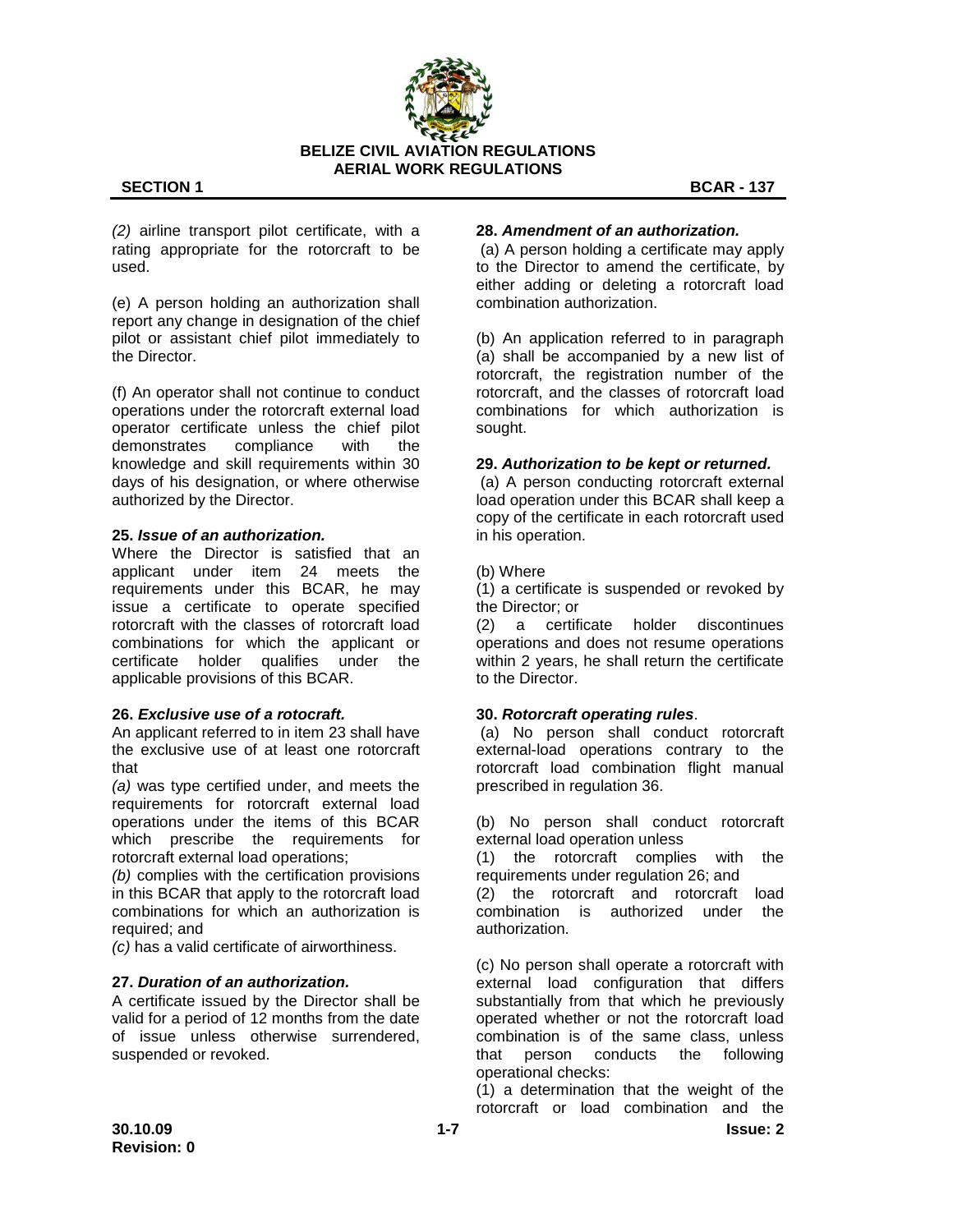

location of its centre of gravity are within approved limits;

(2) that the external load is securely fastened;

(3) that the external load does not interfere with devices provided for its emergency release;

*(4)* make an initial lift-off and verify that the rotorcraft is controlled satisfactorily;

*(5)* verify that directional control is adequate while hovering;

*(6)* accelerate into forward flight to verify that no altitude whether of the rotorcraft or of the external load is encountered in which the rotorcraft is uncontrollable or which is otherwise hazardous;

*(7)* in forward flight, check for hazardous oscillations of the external load and where the external load is not visible to the pilot, other crew members or ground personnel may assist in this check and signal the pilot; and

*(8)* increase the forward airspeed and determine an operational airspeed at which no hazardous oscillation or hazardous aerodynamic turbulence is encountered.

(d) Notwithstanding the provisions of BCAR 02, a person holding an authorization may conduct rotorcraft external-load operations over congested areas if such operations are conducted without jeopardizing the safety of persons or property on the surface and comply with the following requirements:

*(1)* the operator shall develop a plan for each complete operation and obtain approval for such operation from the Director which shall include

(i) an agreement with the appropriate agencies that he will exclude unauthorized persons from the area in which the operation is being conducted; (ii) co-ordination of operations with Air Traffic Control; and

(iii) where necessary, a detailed chart depicting the flight routes and altitudes;

*(b)* a flight shall be conducted at an altitude, and on a route, that will allow jettisoning of external load and the landing of the rotorcraft, in an emergency without jeopardizing the safety of persons or property on the surface.

(e) Notwithstanding the provisions of BCAR 02, and except as provided in regulation 35(a) *(4)*, a person holding a certificate may conduct external load operations, including approaches, departures, and load positioning maneuvers 500 feet above the surface and closer than 500 feet to persons, vessels, vehicles, and structures, if the operations are conducted without jeopardizing the safety of persons or property on the ground.

(f) No person shall conduct rotorcraft external load operations under Instrument Flight Rules unless approval is obtained from the Director.

### **31.** *Restrictions on the carriage of persons.*

(a) A person holding a certificate shall not allow any person to be carried on board a rotorcraft during external load operations unless such person

*(1)* is a flight crew member;

*(2)* is a flight crew member trainee;

*(3)* performs an essential function in connection with the rotorcraft external load operation; or

*(4)* is necessary to accomplish any work activity directly associated with that operation.

(b) The pilot in command of an aircraft involved in external load operations shall ensure that all persons are briefed before takeoff on all important procedures to be followed including normal, abnormal, and emergency procedures and the equipment to be used during the external load operation.

#### **32.** *Crew member training, currency, and testing requirements.*

(a) No person holding an authorization shall use or allow any other person to serve as a pilot in any helicopter external load operations unless that person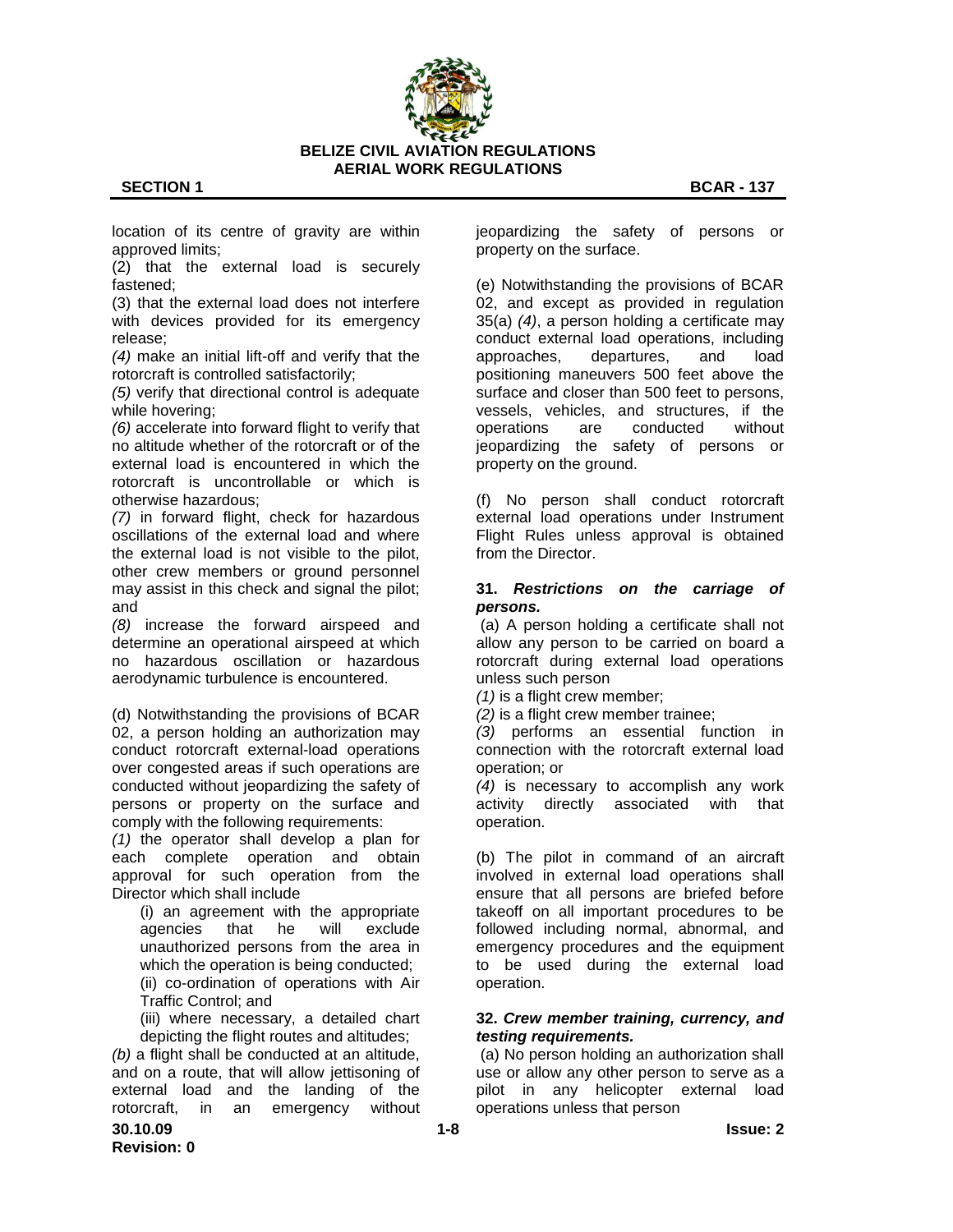

*(1)* has successfully demonstrated to the Director the knowledge and skill requirements in relation to rotorcraft load combination; and

*(2)* has in his possession a letter of competency or an appropriate logbook entry indicating compliance with paragraph *(1)*.

(b) No person holding an authorization shall use any other person to serve as a crew member or other operations personnel in Class D operations unless that person has within the preceding 12 months successfully completed either an approved initial or a recurrent training programmed.

(c) Notwithstanding paragraph (b), a person who has performed a rotorcraft external-load operation of the same class and in an aircraft of the same type within the past 12 months may not be required to undergo an approved or recurrent training programmed.

# **33.** *Flight characteristics requirements***.**

(a) An applicant for an authorization shall successfully demonstrate to the Director an operational flight check showing that the rotorcraft load combination has satisfactory flight characteristics, except where such flight check had been previously successfully demonstrated by the applicant.

(b) The external load weight including the external load attaching mechanism for which the applicant is required to demonstrate operational flight checks referred to in paragraph (a) shall have the maximum weight for which authorization is granted.

(c) For a Class A rotorcraft load combination, the operational flight check shall include the following maneuvers:

*(1)* take-off and landing;

*(2)* a demonstration of adequate directional control while hovering;

*(3)* acceleration from a hover; and

*(4)* horizontal flight at airspeeds up to the maximum airspeed for which authorization is requested.

(d) For Class B and Class D rotorcraft load combinations the operational flight check shall include the following maneuvers:

*(1)* pickup of the external load;

*(2)* a demonstration of adequate directional control while hovering;

*(3)* acceleration from a hover;

*(4)* horizontal flight at airspeeds up to the maximum airspeed for which authorization is requested;

*(5)* a demonstration of an appropriate lifting device operation; and

*(6)* maneuvering of the external load into release position and release, under probable flight operation conditions, by means of each of the quick-release controls installed on the rotorcraft.

(e) For a Class C rotorcraft load combination, used in wire stringing, cablelaying, or similar operations, the operational flight check shall consist of the relevant maneuvers, as prescribed in paragraph (d).

#### **34.** *Structures and design of external load attaching means.*

Where the Director is satisfied that the structure and design of the external load attaching means of a rotorcraft meets the requirements under this circular, he may approve

*(a)* the external load attaching means;

*(b)* a quick release device; and

- *(c)* the weight and centre of gravity for
	- (1) the total weight of the rotorcraft load combination which shall not exceed the total weight approved for the rotorcraft during its type certification;

(2) all loading conditions, the location of the centre of gravity shall, be within the range established for the rotorcraft during its type certification; and

(3) Class C rotorcraft load combinations, the magnitude and direction of the loading force must be established at those values for which the effective location of the centre of gravity remains within its established range.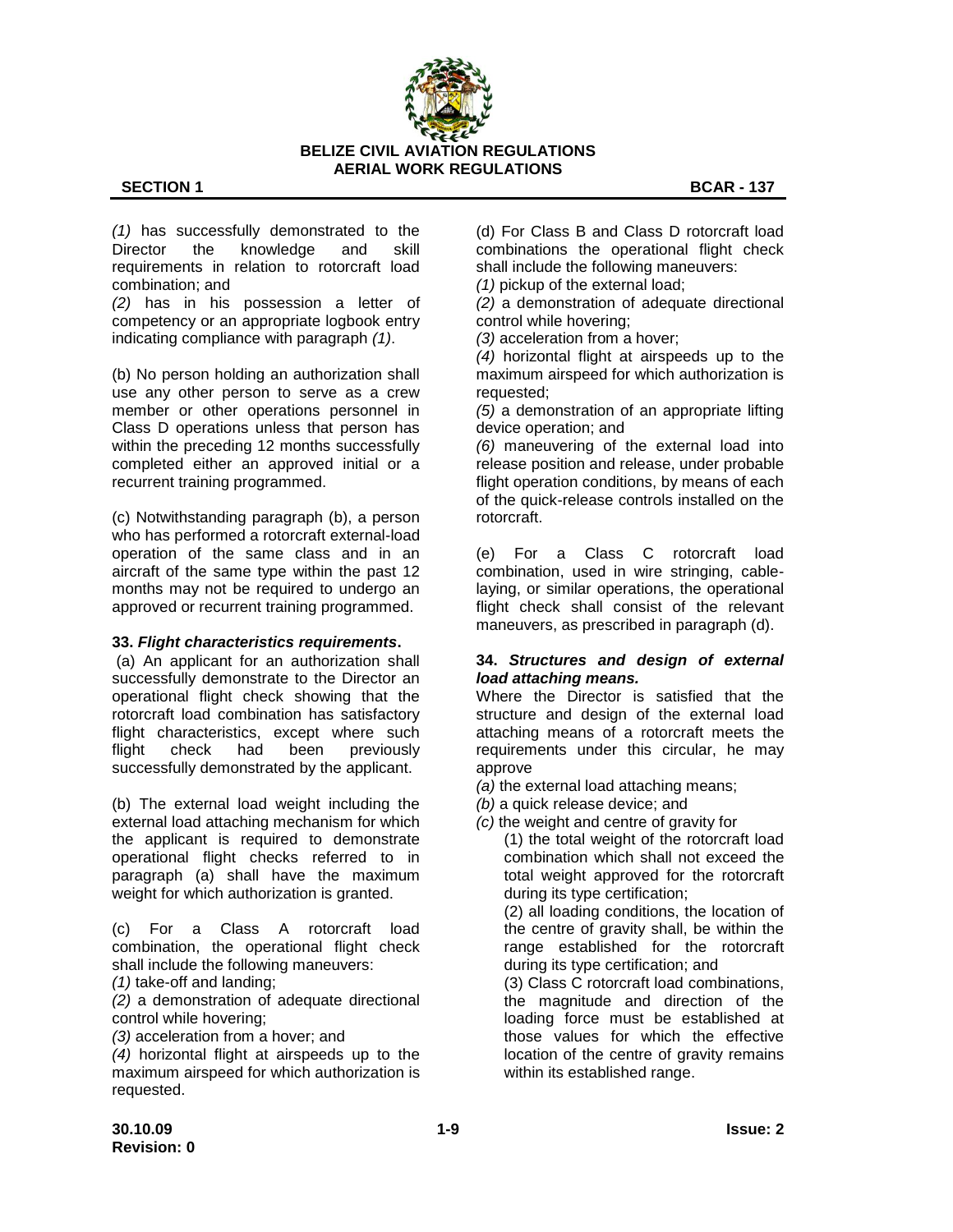

### **35.** *Operating limitations.*

(a) In addition to the operating limitations in the approved rotorcraft flight manual required by regulation 36, and any other limitations the Director may prescribe, a person holding an authorization shall establish and set out in the Rotorcraft Load Combination Flight Manual for rotorcraft load combination operations the following limitations requirements:

*(1)* the rotorcraft load combination shall

(i) be operated only within the weight and centre of gravity limitations established in accordance with this circular;

(ii) not be operated with an external load weight exceeding that used in showing compliance with this circular;

(iii) not be operated at airspeeds greater than those established in accordance with this BCAR; and

*(2)* the external load operation under this circular shall not be conducted with a rotorcraft type certified in the restricted category

(i) over a densely populated area;

(ii) in a congested airway; or

(iii) near a busy airport where passenger transport operations are conducted.

(b) The rotorcraft load combination of Class D may be conducted only in accordance with the following guidelines:

*(1)* the rotorcraft to be used shall be type certified under transport Category A for the operating weight, and provide hover capability with one engine inoperative at that operating weight and altitude;

*(2)* the rotorcraft shall be equipped to facilitate direct radio intercommunication among required crew members;

*(3)* the personnel-lifting device shall be approved by the Director; and

*(4)* the lifting device shall have an emergency release requiring two distinct actions.

**36.** *Rotorcraft load combination flight manual.*

(a) An applicant for a certificate shall prepare and submit a rotorcraft load combination flight manual for approval by the Director which shall include

*(1)* operating limitations, normal and emergency procedures, performance, and other information established under this BCAR;

*(2)* the class of rotorcraft load combinations for which the airworthiness of the rotorcraft has been demonstrated in accordance with this BCAR;

*(3)* any peculiarities discovered when operating particular rotorcraft load combinations;

*(4)* precautionary advice regarding static electricity discharges for Class B, Class C, and Class D rotorcraft load combinations; and

*(5)* any other information essential for the safe operation with external loads.

(b) A rotorcraft flight manual under this BCAR may not include the limitation on height or speed envelope data.

#### **37.** *Requirements for markings and placards.*

(a) All markings and placards on a rotorcraft shall be conspicuous and shall be engraved in such a manner that they cannot be easily erased, disfigured, or obscured.

(b) The markings and placards referred to in paragraph (a) shall include a placard

*(1)* displayed in the cockpit or cabin, stating the class of rotorcraft load combination and the occupancy limitation for which the rotorcraft has been approved; and

*(2)* with markings, or instructions displayed next to the external load attaching means stating the maximum external load approved.

#### **38.** *Airworthiness certificate.*

A valid airworthiness certificate for each rotorcraft type listed by a registration number and attached to the certificate shall be displayed in the cockpit when the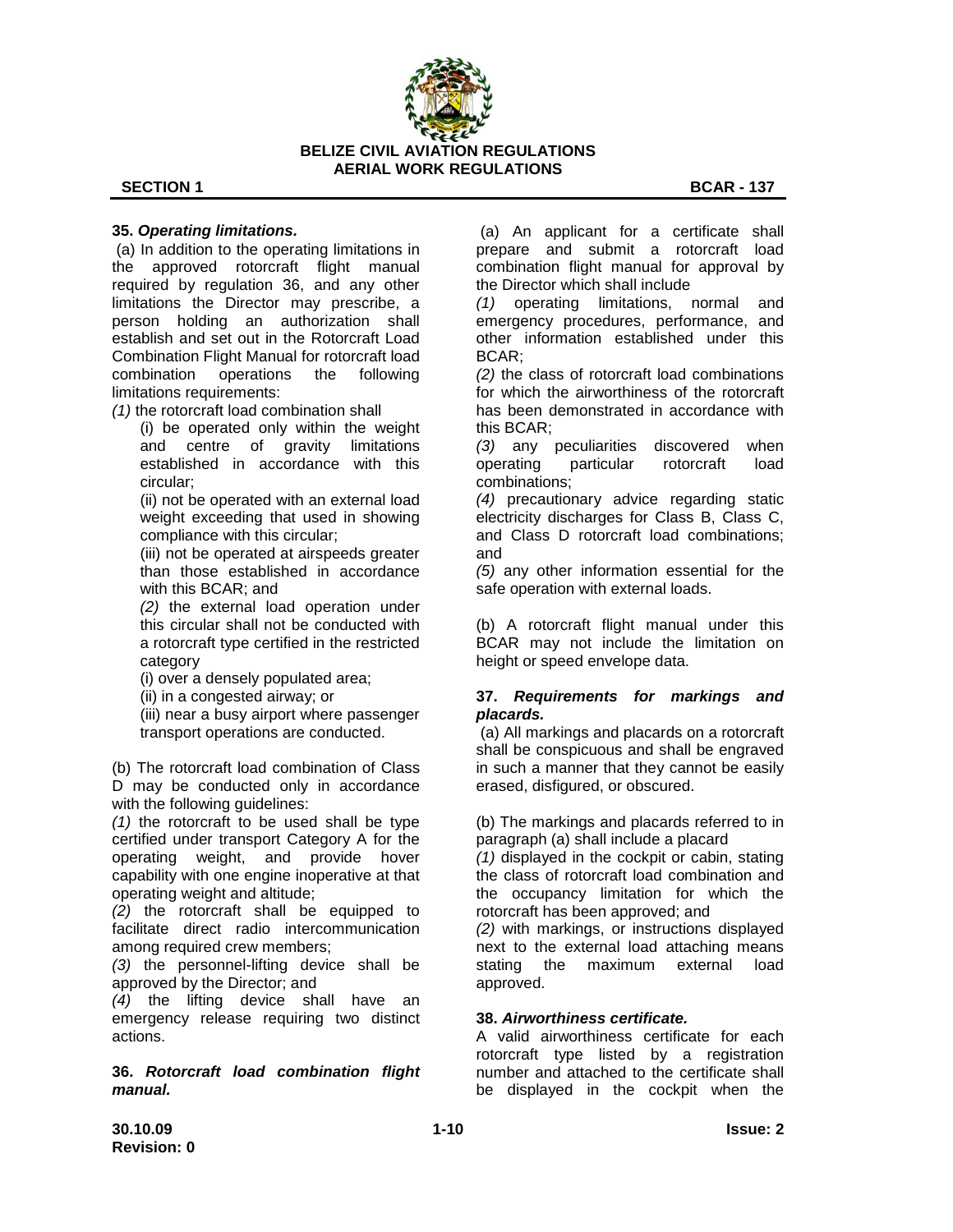

rotorcraft is being used in operations conducted under this circular.

#### **PART IV** *Glider Towing*

#### *39. Applicability of Part IV.*

This Part applies to operations involving glider towing by aircraft.

#### *40. Private pilot license with a category rating for towing aircraft.*

No person shall act as a tow pilot for a glider unless he holds at least a private pilot license with a category rating for towing aircraft.

#### *41. Requirements for aircraft involved in towing.*

No person shall operate an aircraft that is towing a glider unless such aircraft is equipped with a tow hook and release control system that meet the applicable airworthiness standards.

#### *42. Experience and training required for tow pilot.*

(a) No person shall act as a tow pilot for a glider unless he has

(1) logged at least 100 hours of pilot in command time in the same aircraft category, class, and type if applicable, as the tow aircraft;

(2) received training and instructor endorsement in

(i) techniques and procedures essential to the safe towing of gliders, including airspeed limitations;

- (ii) emergency procedures;
- (iii) signals used; and
- (iv) maximum angles of bank;

(3) except as provided in paragraph (b), completed and endorsed at least 3 flights as the sole manipulator of the controls of an aircraft towing a glider or simulating glidertowing flight procedures while accompanied by a pilot who meets the requirements of this

Regulation; and

(4) within the preceding 12 months

**30.10.09 1-11 Issue: 2 Revision: 0**

(i) made at least 3 actual glider tows; or (ii) made at least 3 flights as pilot in command of a glider towed by an aircraft.

(b) A person who before the coming into operation of this regulation made and logged 10 or more flights as pilot in command of an aircraft towing a glider in accordance with the authorisation of the Director need not comply with paragraph (3) or (4).

#### **PART V** *Banner Towing*

#### *43. Applicability of Part V.*

This Part applies to operations involving the towing of banners or other signs, lit or unlit by aircraft.

#### *44. Banner towing certificate or authorisation.*

(a) No person shall conduct operations under this Part unless he has a banner towing certificate or equivalent authorisation issued by the Director.

(b) A person wishing to apply for a banner towing certificate shall

(1) apply to the Director in the prescribed form; and

(2) pay the prescribed fee.

(c) Where the Director is satisfied that an applicant satisfies the requirements under this Part, he may issue that person with the relevant certificate or authorisation referred to in paragraph (a).

(d) Notwithstanding paragraphs (a) and (c) a person who operates a helicopter under Part III of these Regulations may tow a banner using an external-load attaching means without a banner towing certificate where that person has at least a Class B authorisation on his operating certificate.

#### *45. Banner towing requirements for aircraft.*

(a) No person shall operate an aircraft that is towing a banner unless that aircraft is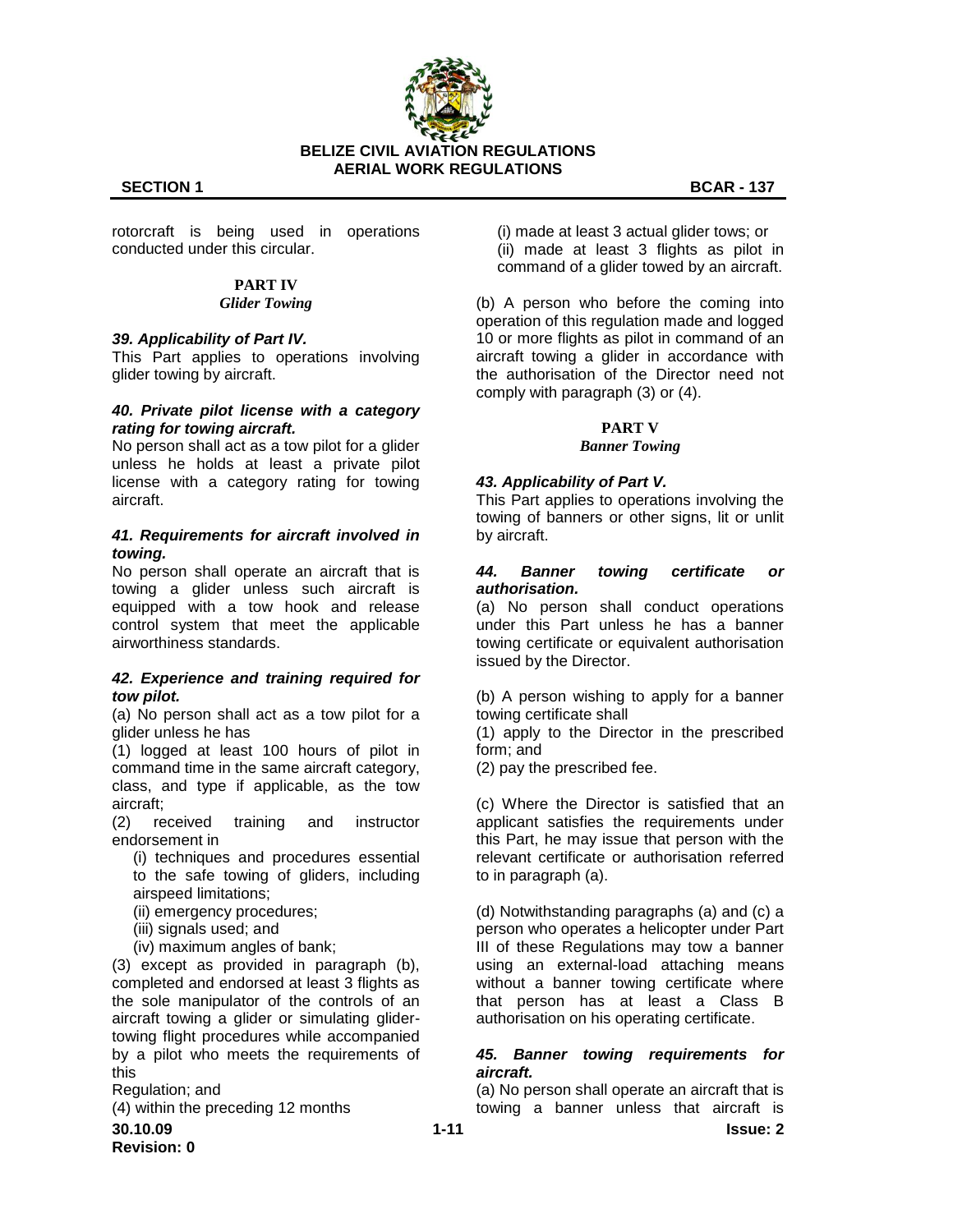

equipped with a tow hook and release control system that meet the applicable airworthiness standards.

(b) A pilot shall not conduct banner towing operations in a helicopter unless such helicopter has a means to prevent the banner from becoming entangled in its tail rotor during all phases of flight, including autorotations.

#### *46. Banner tow operations experience and training requirements.*

(a) A pilot shall not conduct non-commercial banner tow operations unless that person has a valid private pilot license and a minimum of 200 hours pilot in command flight time.

(b) A pilot shall not conduct banner tow operations for compensation

or hire, without a commercial pilot license and at least a valid Class 2 medical certificate.

(c) A pilot engaged in banner tow operations shall demonstrate his competence to the Director by performing at least one pickup and drop off, of the maximum number of letters or panels that can be used.

(d) A demonstration referred to in paragraph (c) shall be observed from the ground to allow the inspector to evaluate the competence of any essential ground personnel as well as the flight operation.

#### *47. Operating rules for banner tow operations.*

(a) A banner tow operation shall be conducted

(1) in visual flight rules weather conditions; and

(2) between the designated hours of official sunrise and official sunset.

(b) A person shall not conduct banner tow operations

(1) over congested areas or open air assemblies of persons lower than 1 000 feet; or

(2) over congested areas or open air assemblies of persons lower than 1 000 feet; or

(3) lower than the minimum safe altitude requirements established in BCAR 02.

(c) Notwithstanding paragraph (a), a helicopter may be used in banner tow operations lower than the minimum prescribed altitude where such operations are conducted without jeopardizing the safety of persons or property on the ground.

(d) A person holding a certificate or equivalent authorisation under this Part shall not conduct banner towing operations, unless prior approval is obtained from the airport operator.

(e) When conducting banner tow operation at an airport

(1) with a control tower, the operator shall notify the personnel at the control tower of the time of the banner tow operation;

(2) within close proximity to an uncontrolled airport, the operator shall notify the appropriate airport personnel of the banner towing operations.

(f) No person other than crew members directly involved in conducting banner tow operations shall be carried on board the aircraft involved in towing a banner.

(g) When conducting banner tow operations above congested areas, the pilot of the aircraft shall at all times exercise due care to minimize the risk of damage to persons or property on the ground in the event that the release of banner or tow rope becomes necessary.

(h) Where a banner tow operation is completed the tow-rope shall be dropped in a pre-designated area at least 500 feet from persons, buildings, parked automobiles, and aircraft.

(i) Where a tow plane lands with the towrope attached, the pilot of the aircraft shall at all times exercise due care to avoid trailing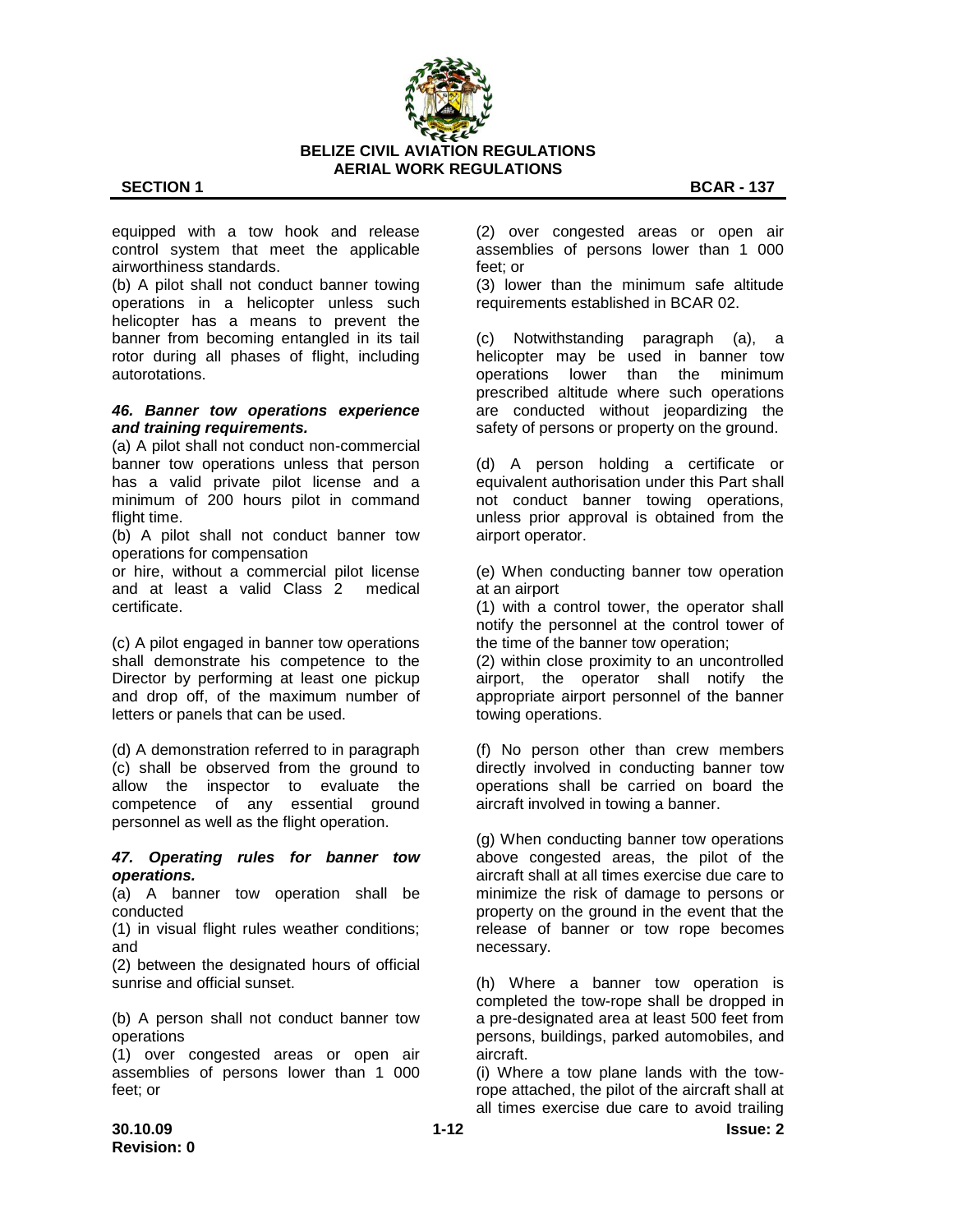

the tow-rope and endangering other aircraft, persons or property.

(j) A pilot conducting banner tow operations shall have on board the aircraft a current copy of such banner towing certificate or equivalent authorisation issued by the **Director** 

#### **PART VI** *Television and Movie Operations*

#### *48. Applicability of Part VI.*

This Part applies to operations involving movie filming, appearance in flight in movies, and airborne direction or production of such filming when those operations are conducted as part of a business enterprise or for compensation or hire.

#### *49. Aerial television and movie certificate or authorisation*

(a) For the purpose of this Part "Certificate" means an aerial television and movie certificate.

(b) No person shall conduct operations under this Part unless that person holds a certificate or equivalent authorisation issued by the Director.

(c) A person wishing to apply for a certificate shall

(1) apply to the Director in the prescribed form; and

(2) pay the prescribed fee.

(d) Where the Director is satisfied that a person meets the requirement under this Part, he may issue a certificate or authorisation under this Part.

#### *50. Aircraft requirements for a certificate.*

An aircraft shall not be used in motion picture and television filming operations, in the experimental category unless the aircraft has a certificate of airworthiness issued for the purpose of exhibition.

#### *51. Television and movie operations on aircraft.*

A pilot shall not conduct television and movie operations on an aircraft unless he has

(a) a commercial pilot license with ratings appropriate to the category and class of aircraft to be used under the terms of the waiver;

(b) at least 500 hours as pilot in command;

(c) a minimum of 100 hours, in the category and class of aircraft to be used;

(d) a minimum of 5 hours in the make and model of aircraft to be used under the waiver;

(e) a statement of aerobatics competency for the operations to be performed if the pilot intends to perform aerobatics below 1 500 feet above ground level.

#### *52. Waiver requirements.*

(a) An applicant referred to in regulation 49 may apply for a waiver of the requirements of these Regulations where filming sequences require an aircraft to be flown (1) in aerobatic flight below 1 500 feet above

ground level; (2) over a congested area; or

(3) in controlled airspace.

(b) When conducting any filming operation requiring a waiver, the person holding the certificate shall ensure that all reasonable efforts are made to confine spectators to designated areas.

(c) Where reasonable efforts have been taken to prevent unauthorised access to the airspace where maneuvers are being performed and unauthorised persons or vehicles enter the airspace where maneuvers are being performed during the filming production event, reasonable efforts shall be made to remove such unauthorised persons or vehicles.

(d) A person holding a certificate or waiver, shall before conducting filming operations, provide the Director with a schedule of events that lists the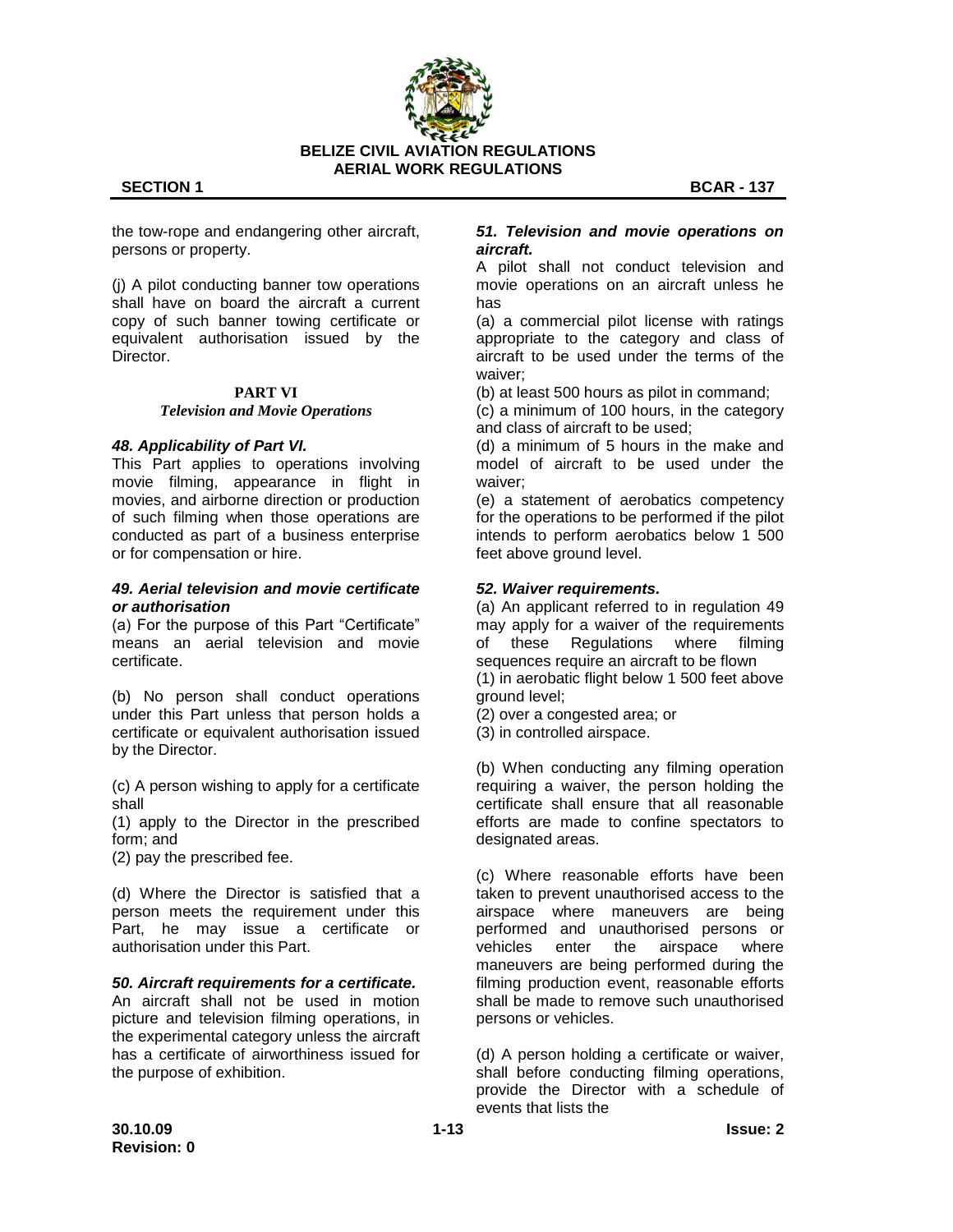

(1) identification of the aircraft; and (2) performers in the sequence of their appearance.

(e) Where maneuvers are added or time changes are made to the schedule of events such additions and changes shall be approved by the Director.

(f) A person holding a certificate or waiver under this Part shall develop and have approved by the Director a motion picture and television flight operations manual.

#### *53. Contents of a motion picture and television flight operations manual.*

A motion picture and television flight operations manual referred to in regulation 52 shall contain:

(a) the business name of the applicant whether a company or organisation;

(b) address and telephone number of applicant;

(c) a list of pilots to be employed during the filming operations including the number on the pilot license, grade and class and date of medical certificates;

(d) a list of the make and model of aircraft to be used in the filming operations;

(e) the distribution and revision procedures for the manual to ensure that all manuals are kept current;

(f) the procedures to ensure that no person, except those persons consenting to be involved and necessary for the filming production are allowed within 500 feet of the filming production area;

(g) the area of operation to be used during the term of the waiver;

(h) the procedures for the submission within 3 days of scheduled filming, the written plan of activities to the Director containing

(1) the dates and times for all flights;

(2) the name and telephone number of the person responsible for the filming production event;

(3) the make and model of aircraft to be used and type of certificate of airworthiness, including category;

(4) the names of pilots involved in the filming production event;

(5) a statement that permission has been obtained from property owners or local officials to conduct the filming production operations;

(6) the person in whose favor the waiver was granted or their personal representative; and

(7) a general outline or summary of the production schedule, including maps or diagrams of the specific filming location, where necessary;

(i) the requirements and procedures that will be used to obtain permission from property owners or any public authority such as the Police, or the Fire Service, as appropriate, for the conduct of all filming operations when using the waiver;

(j) the method of security that will be used to exclude all persons not directly involved with the filming operation from the location;

(k) the mechanism that will be used to stop film operations when unauthorised persons, vehicles, or aircraft enter the operations area, or for any other reason, in the interest of safety film;

(l) the procedures to be used when briefing personnel of the risks involved, emergency procedures, and safeguards to be followed during the film production operations;

(m) the procedures to ensure that the required inspections will be conducted;

(n) the procedures to provide communications capability with all participants during the actual operation and filming; and

(o) the procedures for notification and reporting of accidents.

#### **PART VII**

#### *Sightseeing flights*

# *54. Applicability of Part VII.*

This Part shall apply to operations involving the carriage of persons for viewing natural formations or manmade objects on the ground when filming operations are conducted as part of a business enterprise or for compensation or hire.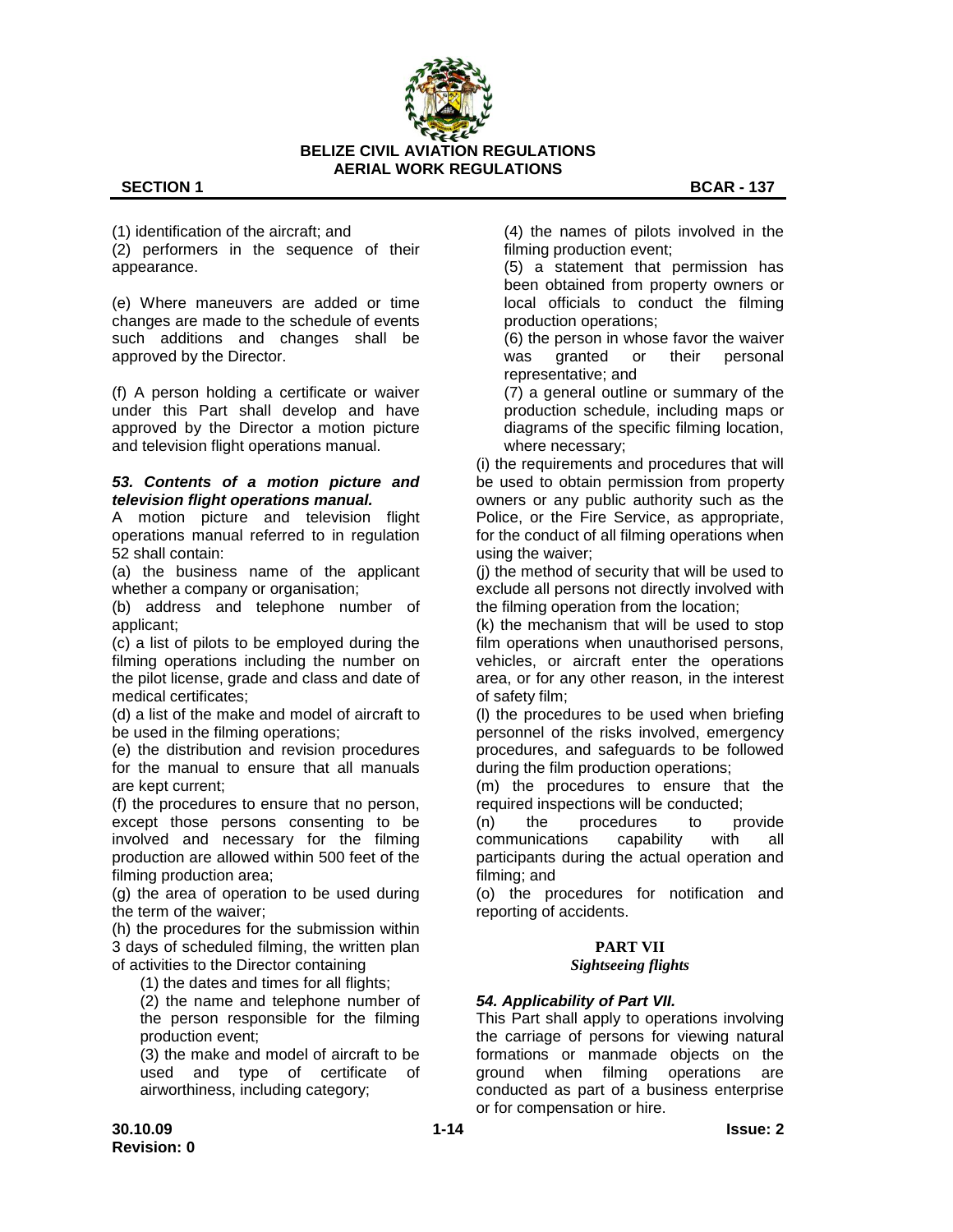

#### **SECTION 1** BCAR - **137**

#### *55. Sightseeing flight certificate or authorisation*

(a) No person shall conduct operations under this Part unless that person has a sightseeing flight certificate or equivalent authorization issued by the Director.

(b) A person wishing to apply for a sightseeing flight certificate shall

(1) apply to the Director in the prescribed form; and

(2) pay the prescribed fee.

(c) Where the Director is satisfied that a person meets the requirement under this Part he may issue the sightseeing certificate or equivalent qualification to each applicant who qualifies for it under the provisions of this Part.

(c) An air operator under this Part shall hold an air operator certificate issued under the provisions of BCAR OPS 1 or BCAR OPS 3.

#### *56. Experience and training requirements of air operator certification.*

The experience and training requirements under BCAR OPS 1 or BCAR OPS 3 shall apply to all operations under this Part.

#### *57. Operating rules for sightseeing flight certificate or authorisation.*

The operating rules requirements under the BCAR OPS 1 or BCAR OPS 3 shall apply to all operations under this Part.

### **PART VIII**

#### *Fish Spotting*

#### *58. Applicability of Part VIII.*

This Part shall apply to operations involving location, tracking and reporting of fish and fish schools, when those operations are conducted as part of a business enterprise or for compensation or hire.

*59. Fish spotting certificate or authorisation.*

(a) No person shall conduct operations under this Part unless that person has a fish spotting certificate or equivalent authorisation issued by the Director.

(b) A person wishing to apply for a fish spotting certificate shall

(1) apply to the Director in the prescribed form; and

(2) pay the prescribed fee.

(c) Where the Director is satisfied that a person meets the requirements under this Part he may issue a fish spotting certificate or equivalent authorisation to each applicant who qualifies for it under the provisions of this Part.

#### *60. Operating rules for fish spotting certificate or authorisation.*

(a) An operator under this Part shall not conduct operations that endanger persons or property on the ground nor aircraft in flight.

(b) The minimum cloud clearance requirements and minimum altitude requirements under the BCAR OPS 1 or BCAR OPS 3 shall not apply to such persons as the Director may approve, and the Director may prescribe different minima cloud clearance and altitude clearance as part of an authorisation under this Part.

# **PART IX**

#### *Traffic Reporting*

#### *61. Applicability of Part IX.*

This Part shall apply to operations involving the observation of and reporting on vehicular traffic conditions on the highways and streets when conducted by an airman in an aircraft in flight not designated as solely for public use.

### *62. Vehicular traffic reporting certificate or authorisation.*

(a) A person conducting operations under this Part shall have a vehicular traffic